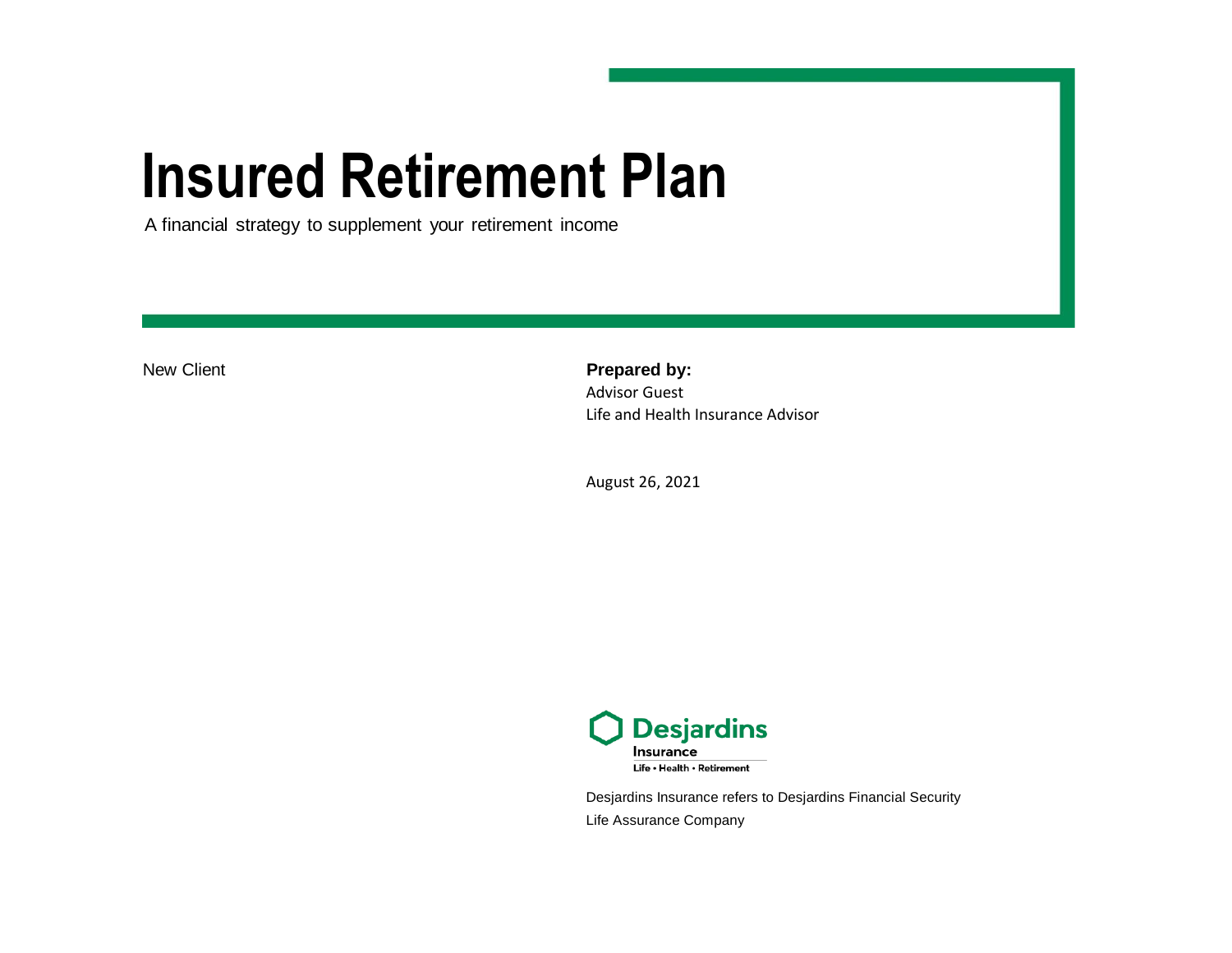### **INSURED RETIREMENT PLAN**



YOUR CURRENT SITUATION You've maxed out your RRSP and TFSA contribution limits. Yet you're concerned that these amounts won't provide you with the retirement income you need to maintain your lifestyle.

Meanwhile, you also need permanent life insurance coverage to meet your estate planning goals.

That's why you want a financial planning strategy that addresses your need for supplemental retirement income and permanent life insurance. To meet both of these needs, we offer the Insured Retirement Plan (IRP).

**WHAT IS THE INSURED RETIREMENT PLAN?** The Insured Retirement Plan is a financial strategy that uses your permanent life insurance policy as collateral for a tax-free financial institution Ioan typically structured as a line of credit - to supplement your retirement income. Unlike traditional loans, it is repaid after your passing by using part of the proceeds from your life insurance policy. After that, the balance remaining on your life insurance policy is paid to your chosen beneficiaries to ensure their financial well-being.

#### **HOW DOES THIS STRATEGY WORK?** You purchase a permanent life insurance policy. Over time, your policy accumulates cash value, which is an amount growing year after year. The cash value remains tax-preferred as long as it's not withdrawn from your life insurance policy.

In the future, you can use your policy's cash value as collateral to obtain a loan from a financial institution. The borrowed funds are paid to you tax-free enhancing your income during retirement. If you use the borrowed funds for investment purposes, such as to earn income from a business or property (excluding registered plans), the interest may be tax-deductible. In addition, some or all of your premiums may be deductible if the financial institution requires your permanent life insurance policy to be assigned as collateral for the loan arrangement  $<sup>1</sup>$ .</sup>

Upon your death, the proceeds from your permanent life insurance policy are used to repay your loan, and its accumulated interest. The balance is then paid tax-free to your chosen beneficiaries.



 $1$  Conditions apply. Please consult your tax advisor for more information.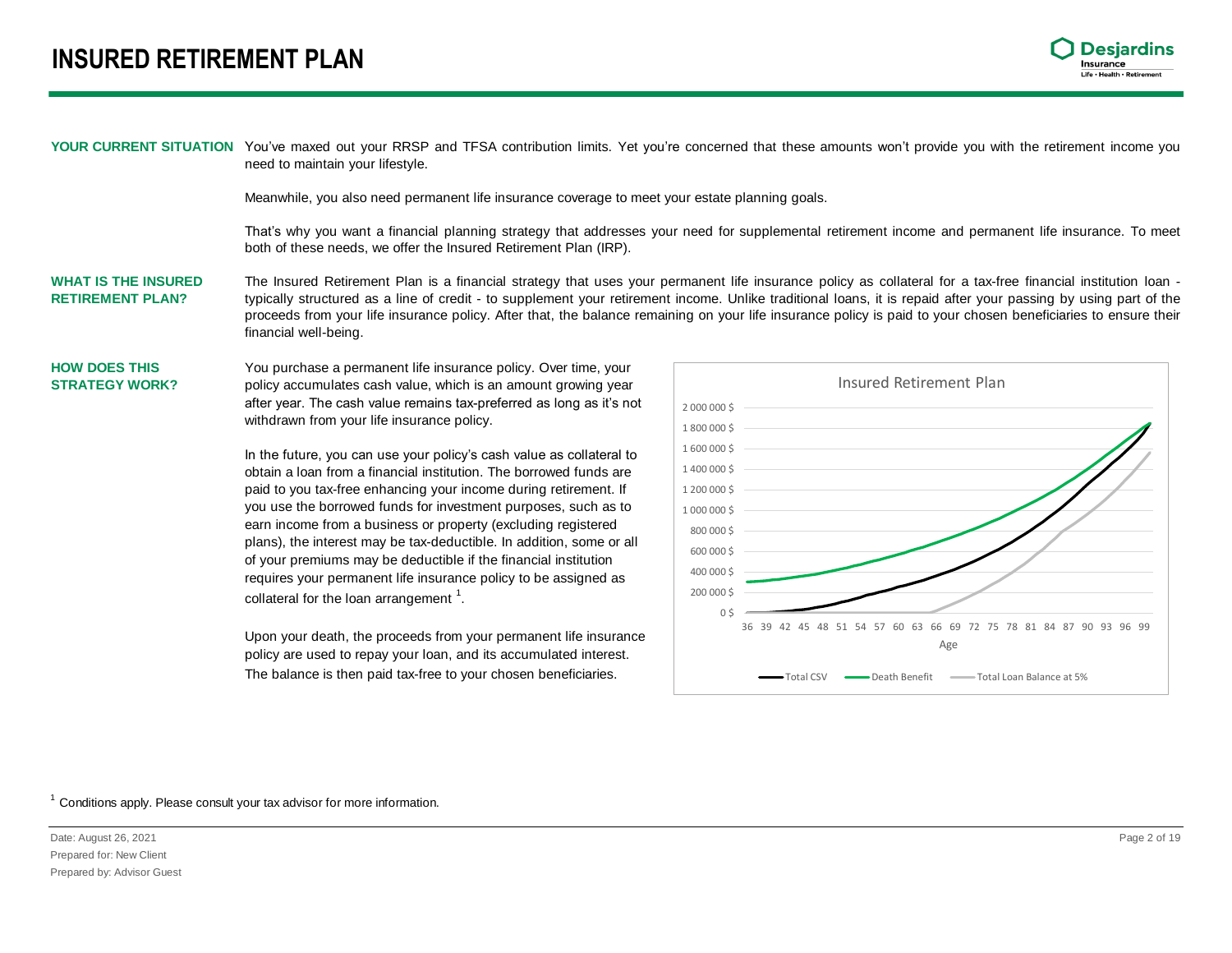

#### **WHO IS THIS STRATEGY FOR?**

#### This strategy is right for you if:

- You have maxed out your RRSP and TFSA contribution limits
- You want to supplement your retirement income to maintain your lifestyle
- You have a need for life insurance and qualify for it
- You want to leave a tax-free legacy to your loved ones

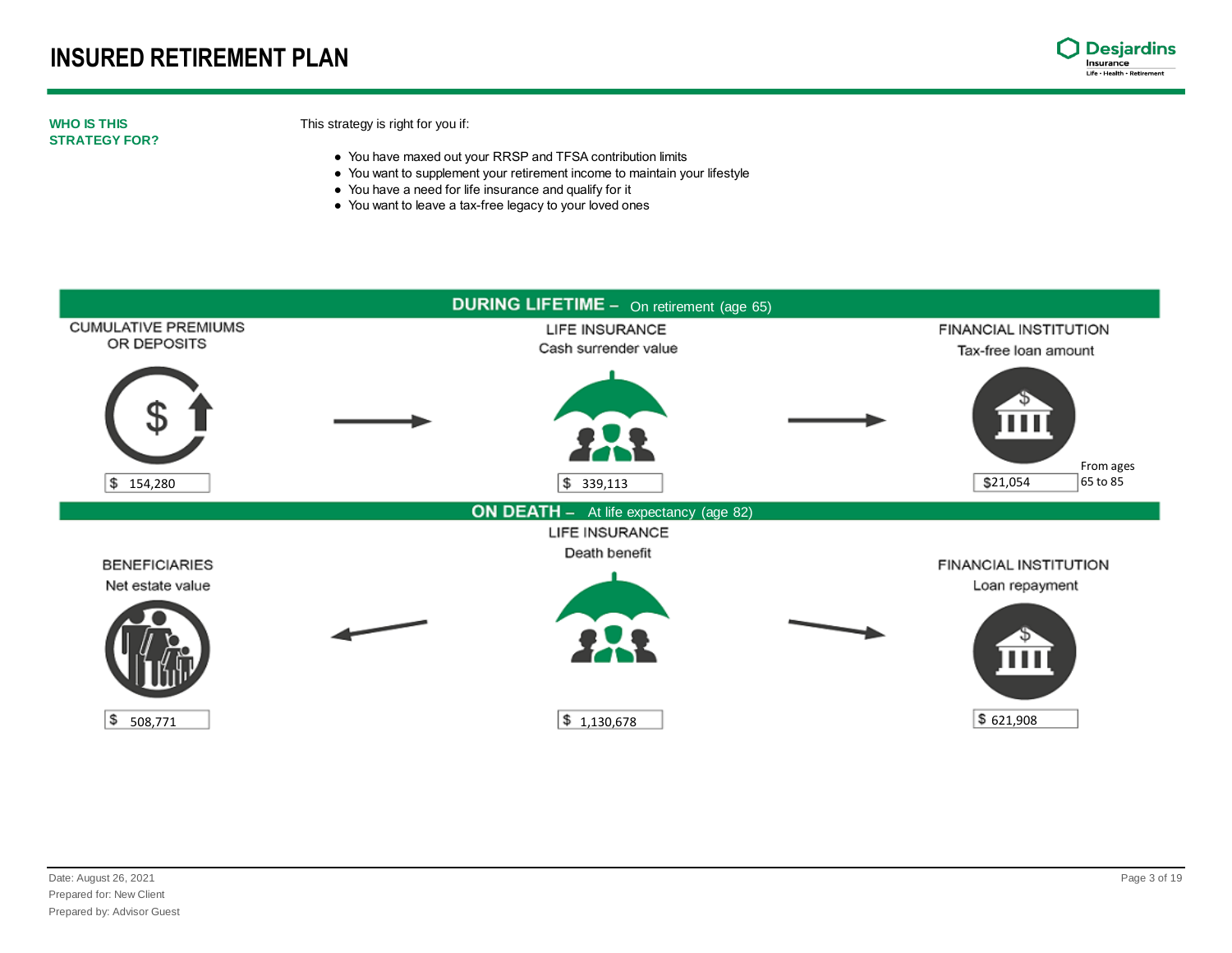

#### *Coverage*



When you buy permanent life insurance, you create an immediate tax-free estate enhancement for your beneficiaries.



*Tax-preferred growth during your lifetime*  The growth of the policy's cash value is tax-free as long as it remains in the policy. This may reduce your yearly taxable income and result in greater asset growth.



**FOR TODAY**

> *Supplemental retirement income* In the future, access the additional cash for your retirement by using the Insured Retirement Plan.



*Tax savings through collateral assignment* 

Under the current Canadian income tax legislation, using your permanent life insurance policy as collateral to secure borrowings from a lending institution will generally not result in taxation. It could help reduce income taxes when accessing wealth during your lifetime.

*Tax deductibility through a collateral loan*

If the borrowed funds are for investment purposes, the interest may be deductible against your taxable income  $^1$ .



*Alternative income options*

The Insured Retirement Plan illustrates the benefits of using a collateral loan to obtain supplemental income. However, you can access the accumulated cash value of your life insurance policy through other means. For example, you can access a policy's cash value through a policy loan, a partial withdrawal of the policy's cash value, or a total surrender of the policy. when a policyowner accesses the cash value of their life insurance policy, it may result in taxable income in that same year.



*Tax-free amount payable at death* 

After you pass, the tax-free life insurance policy proceeds will pay off the loan and any accumulated interest. The balance will be paid to your chosen beneficiaries.

 $1$  Conditions apply. Please consult your tax advisor for more information.

Date: August 26, 2021 Page 4 of 19 Prepared for: New Client Prepared by: Advisor Guest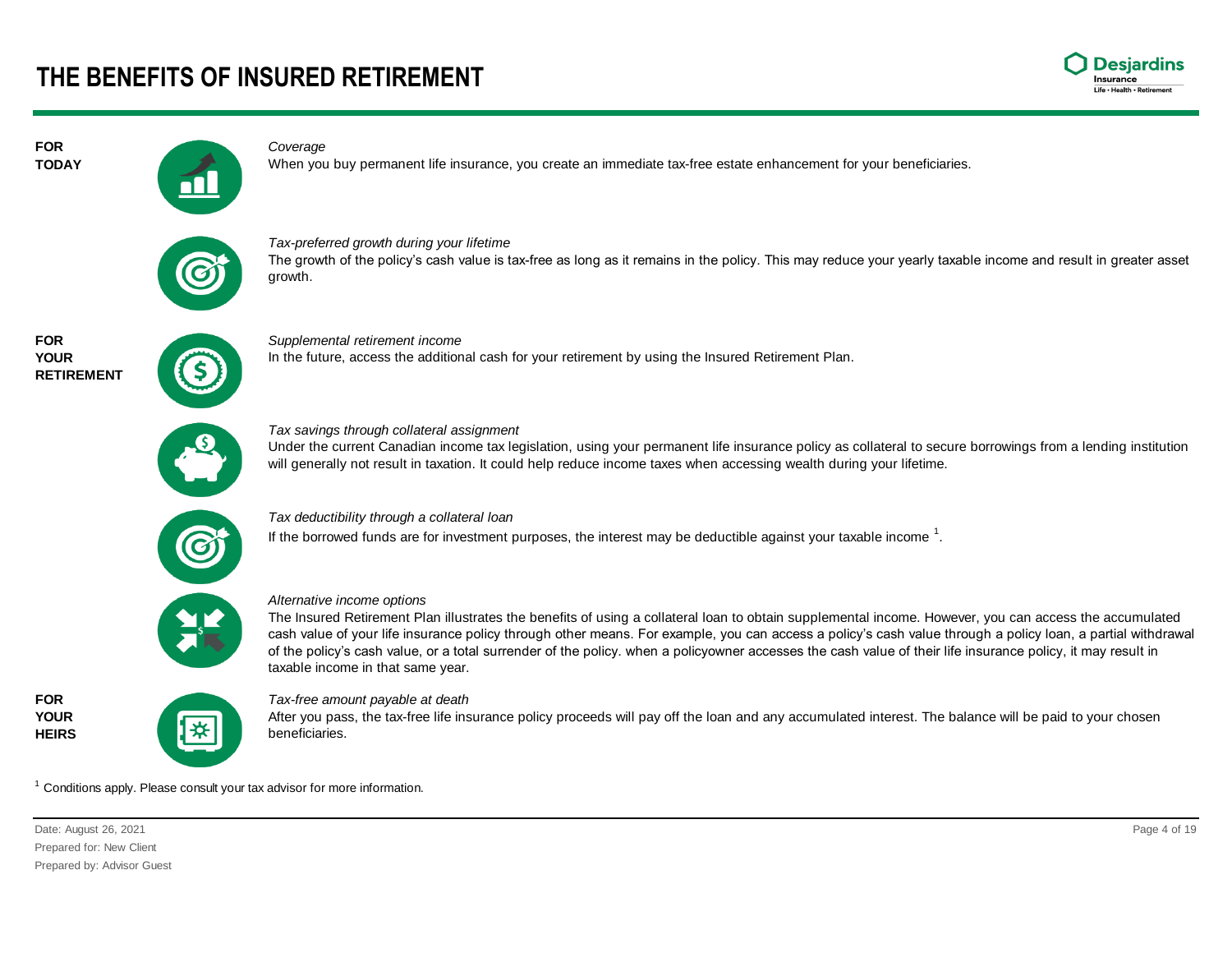

#### **Alternative investment comparison**

The Insured Retirement Plan can be an effective way to maximize your estate's value upon death. See how in the scenario below at life expectancy age.

#### **Comparison of the Insured Retirement Plan and taxable investment**

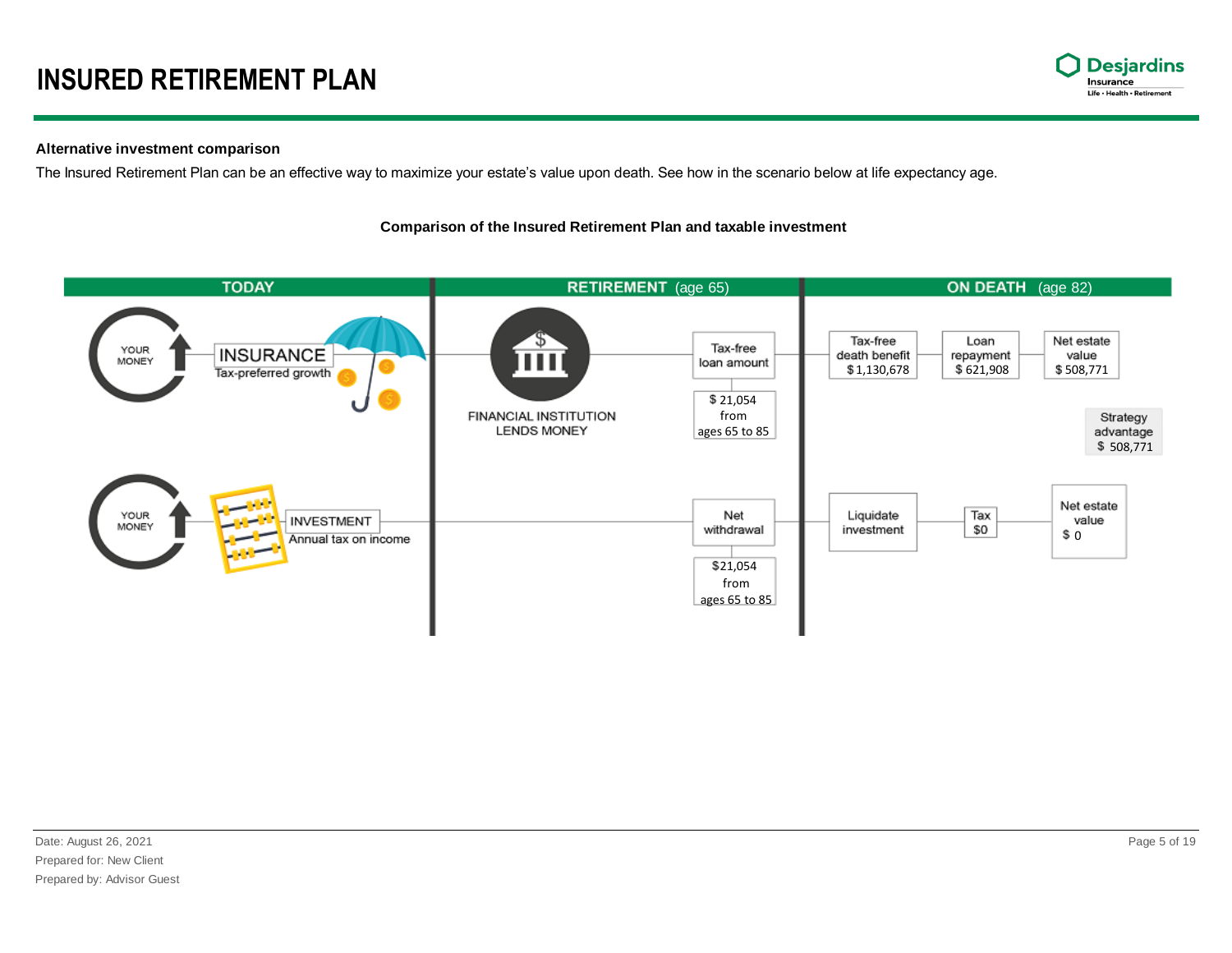

#### **Policyowner**

| Product               | Participating Life Insurance |                    |       |
|-----------------------|------------------------------|--------------------|-------|
| Coverage Category     | Permanent Life               | Loan               |       |
| Coverage Type         | Individual                   | Loan Interest Rate | 5.00% |
| Coverage              | Estate Enhancer - 20 Pay     | Loan Index Rate    | 0.00% |
| Amount                | \$300,000                    | Loan Start Age     | 65    |
| <b>Annual Premium</b> | \$7,714.00                   | Loan End Age       | 85    |

#### **Dividend Option**

Paid-Up Additions (PUA)

### **Dividend scenario**

**Current** 

### **Premium Offset**

No

| Insured                                       |                              | <b>Tax Information (British Columbia)</b> |            |                |
|-----------------------------------------------|------------------------------|-------------------------------------------|------------|----------------|
| New Client (Male, 35, Preferred / Non-smoker) |                              | <b>Initial Deposit</b>                    |            | \$7,714.00     |
| Life Expectancy                               | 82                           | Marginal Tax Rate                         |            | 53.50%         |
|                                               |                              | Dividend Tax Rate                         |            | 48.90%         |
| Policyowner                                   |                              |                                           |            |                |
| New Client (Male, 35, Preferred / Non-smoker) |                              | <b>Investment Portfolio</b>               | Allocation | Rate of Return |
|                                               |                              | Interest                                  | 100.00%    | 5.00%          |
|                                               |                              | Dividend                                  | $0.00\%$   | $0.00\%$       |
| <b>Illustration</b>                           |                              | <b>Realized Capital Gain</b>              | $0.00\%$   | 0.00%          |
| Product                                       | Participating Life Insurance |                                           |            |                |
| Coverage Category                             | Permanent Life               | Loan                                      |            |                |
| Coverage Type                                 | Individual                   | Loan Interest Rate                        |            | 5.00%          |
| Coverage                                      | Estate Enhancer - 20 Pay     | Loan Index Rate                           |            | 0.00%          |

| $0.00\%$ |
|----------|
| 65       |
| 85       |
| 85.00%   |
|          |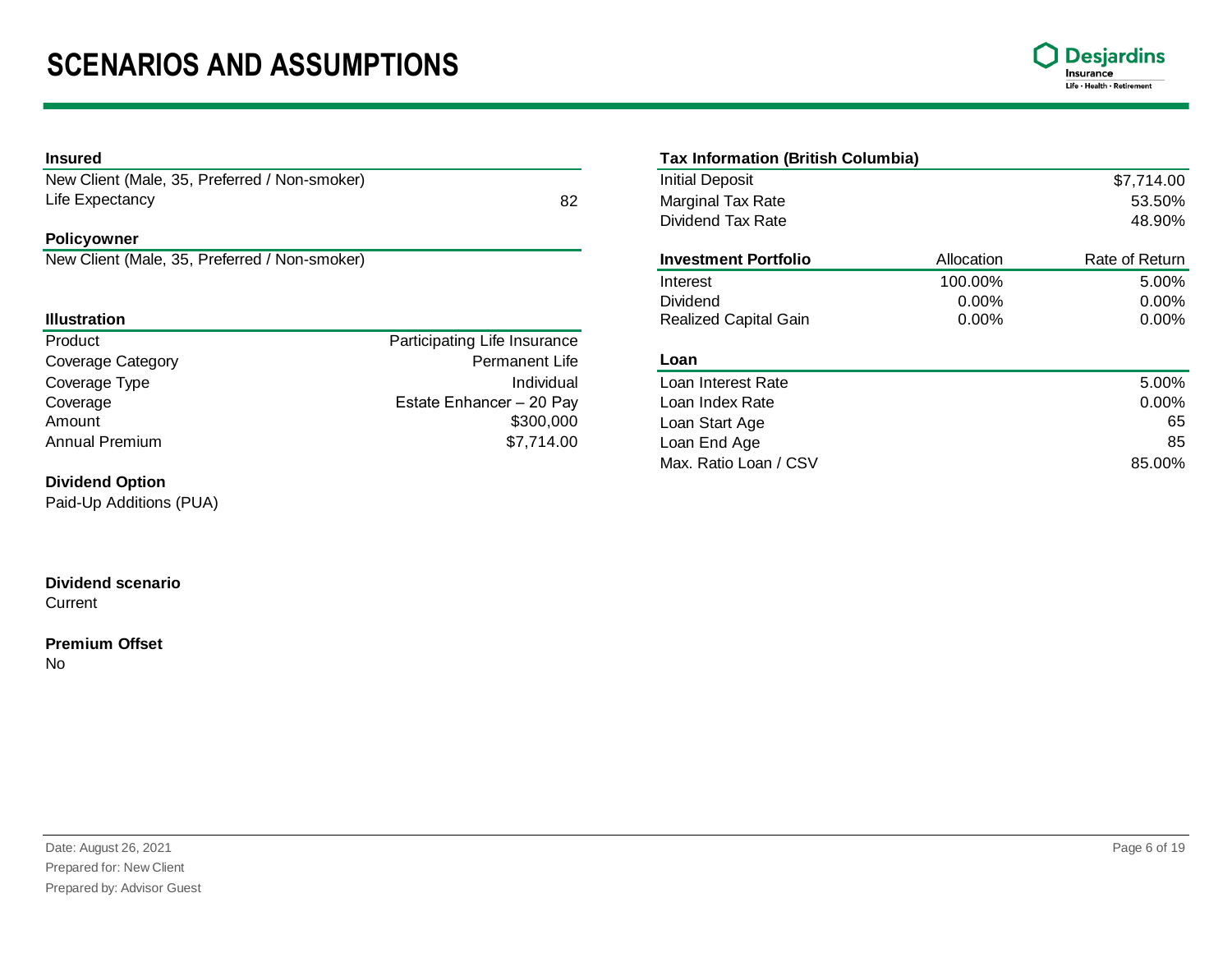

|                |     | Life Insurance PAR @ PUA |                  |                      | <b>Loan Information</b>                                          |                                           |                                   |                                                              |                                        |                                                |
|----------------|-----|--------------------------|------------------|----------------------|------------------------------------------------------------------|-------------------------------------------|-----------------------------------|--------------------------------------------------------------|----------------------------------------|------------------------------------------------|
| End of<br>Year | Age | <b>Total</b><br>Premium  | <b>Total CSV</b> | <b>Death Benefit</b> | <b>Tax-free</b><br>Loan<br><b>Amount</b><br>(Indexed at<br>$0\%$ | <b>Total Loan</b><br><b>Balance at 5%</b> | Loan Balance /<br>CSV Ratio at 5% | <b>Net Cancellation</b><br><b>Value (During</b><br>Lifetime) | <b>Net Estate</b><br>Value on<br>Death | Net Return on<br>Investment on<br><b>Death</b> |
| 1              | 36  | 7714\$                   | 633\$            | 302 637 \$           | 0\$                                                              | 0\$                                       | 0.0%                              | $633$ \$                                                     | 302 637 \$                             | 3823.22%                                       |
| $\overline{c}$ | 37  | 7714\$                   | 1494\$           | 306 045 \$           | 0 <sup>3</sup>                                                   | 0 <sup>3</sup>                            | 0.0%                              | 1 4 9 4 \$                                                   | 306 045 \$                             | 481.85%                                        |
| 3              | 38  | 7714\$                   | 2593\$           | 310 183 \$           | 0\$                                                              | 0 <sup>3</sup>                            | 0.0%                              | $2593$ \$                                                    | 310 183 \$                             | 203.52%                                        |
| 4              | 39  | 7714\$                   | 3944\$           | 315 037 \$           | 0 <sup>3</sup>                                                   | 0 <sup>9</sup>                            | 0.0%                              | 3 944 \$                                                     | 315 037 \$                             | 119.56%                                        |
| 5              | 40  | 7714\$                   | 7725\$           | 320 616 \$           | 0 <sup>3</sup>                                                   | 0\$                                       | 0.0%                              | 7725\$                                                       | 320 616 \$                             | 81.42%                                         |
| 6              | 41  | 7 7 1 4 \$               | 11 627 \$        | 326 907 \$           | 0 <sup>3</sup>                                                   | 0 <sup>3</sup>                            | 0.0%                              | 11 627 \$                                                    | 326 907 \$                             | 60.25%                                         |
| $\overline{7}$ | 42  | 7714\$                   | 16 357 \$        | 333 899 \$           | 0 <sup>3</sup>                                                   | 0 <sup>3</sup>                            | $0.0\%$                           | 16 357 \$                                                    | 333 899 \$                             | 47.01%                                         |
| 8              | 43  | 7 7 1 4 \$               | 21 938 \$        | 341 599 \$           | 0 <sup>3</sup>                                                   | 0 <sup>9</sup>                            | 0.0%                              | 21 938 \$                                                    | 341 599 \$                             | 38.08%                                         |
| 9              | 44  | 7714\$                   | 27 310 \$        | 349 994 \$           | 0\$                                                              | 0 <sup>9</sup>                            | 0.0%                              | 27 310 \$                                                    | 349 994 \$                             | 31.70%                                         |
| 10             | 45  | 7714\$                   | 33 210 \$        | 359 097 \$           | 0 <sup>3</sup>                                                   | 0 <sup>5</sup>                            | 0.0%                              | 33 210 \$                                                    | 359 097 \$                             | 26.97%                                         |
| 11             | 46  | 7714\$                   | 42 954 \$        | 368 894 \$           | 0 <sup>3</sup>                                                   | 0 <sup>9</sup>                            | 0.0%                              | 42 954 \$                                                    | 368 894 \$                             | 23.34%                                         |
| 12             | 47  | 7714\$                   | 53 492 \$        | 379 381 \$           | 0 <sup>3</sup>                                                   | 0\$                                       | 0.0%                              | 53 492 \$                                                    | 379 381 \$                             | 20.49%                                         |
| 13             | 48  | 7714\$                   | 64 862 \$        | 390 550 \$           | 0\$                                                              | 0 <sup>9</sup>                            | 0.0%                              | 64 862 \$                                                    | 390 550 \$                             | 18.21%                                         |
| 14             | 49  | 7714\$                   | 77 116 \$        | 402 419 \$           | 0 <sup>3</sup>                                                   | 0\$                                       | 0.0%                              | 77 116 \$                                                    | 402 419 \$                             | 16.35%                                         |
| 15             | 50  | 7714\$                   | 90 299 \$        | 414 996 \$           | 0\$                                                              | 0 <sup>3</sup>                            | 0.0%                              | $90299$ \$                                                   | 414 996 \$                             | 14.81%                                         |
| 16             | 51  | 7714\$                   | 104 449 \$       | 428 280 \$           | 0 <sup>3</sup>                                                   | 0\$                                       | 0.0%                              | 104 449 \$                                                   | 428 280 \$                             | 13.53%                                         |
| 17             | 52  | 7714\$                   | 119 621 \$       | 442 253 \$           | 0\$                                                              | 0\$                                       | 0.0%                              | 119 621 \$                                                   | 442 253 \$                             | 12.45%                                         |
| 18             | 53  | 7714\$                   | 135 864 \$       | 456 938 \$           | 0\$                                                              | 0\$                                       | 0.0%                              | 133 366 \$                                                   | 456 938 \$                             | 11.52%                                         |
| 19             | 54  | 7714\$                   | 153 231 \$       | 472 322 \$           | 0\$                                                              | 0 <sup>9</sup>                            | 0.0%                              | 145 022 \$                                                   | 472 322 \$                             | 10.73%                                         |
| 20             | 55  | 7714\$                   | 171 785 \$       | 488 437 \$           | 0\$                                                              | 0 <sup>3</sup>                            | 0.0%                              | 157 178 \$                                                   | 488 437 \$                             | 10.04%                                         |
| 21             | 56  | 0\$                      | 186 243 \$       | 504 005 \$           | 0\$                                                              | 0\$                                       | 0.0%                              | 163 245 \$                                                   | 504 005 \$                             | 9.55%                                          |
| 22             | 57  | 0\$                      | 201 507 \$       | 519 929 \$           | 0 <sup>3</sup>                                                   | 0 <sup>3</sup>                            | 0.0%                              | 169 611 \$                                                   | 519 929 \$                             | 9.12%                                          |
| 23             | 58  | 0\$                      | 217 617 \$       | 536 226 \$           | 0\$                                                              | 0 <sup>3</sup>                            | 0.0%                              | 176 290 \$                                                   | 536 226 \$                             | 8.74%                                          |
| 24             | 59  | 0\$                      | 234 591 \$       | 552 894 \$           | 0 <sup>3</sup>                                                   | 0 <sup>3</sup>                            | 0.0%                              | 183 277 \$                                                   | 552 894 \$                             | 8.41%                                          |
| 25             | 60  | 0\$                      | 252 476 \$       | 569 999 \$           | 0 <sup>3</sup>                                                   | 0 <sup>3</sup>                            | 0.0%                              | 190 584 \$                                                   | 569 999 \$                             | 8.10%                                          |
| 26             | 61  | 0\$                      | 268 160 \$       | 587 537 \$           | 0 <sup>3</sup>                                                   | 0 <sup>9</sup>                            | 0.0%                              | 196 751 \$                                                   | 587 537 \$                             | 7.83%                                          |
| 27             | 62  | 0\$                      | 284 633 \$       | 605 530 \$           | 0\$                                                              | 0 <sup>9</sup>                            | 0.0%                              | 203 155 \$                                                   | 605 530 \$                             | 7.59%                                          |
| 28             | 63  | 0\$                      | 301 939 \$       | 624 030 \$           | 0 <sup>3</sup>                                                   | 0 <sup>3</sup>                            | 0.0%                              | 209 799 \$                                                   | 624 030 \$                             | 7.37%                                          |
| 29             | 64  | 0\$                      | 320 088 \$       | 643 025 \$           | 0 <sup>3</sup>                                                   | 0 <sup>3</sup>                            | 0.0%                              | 216 673 \$                                                   | 643 025 \$                             | 7.16%                                          |
| 30             | 65  | 0\$                      | 339 113 \$       | 662 567 \$           | 0 <sup>3</sup>                                                   | 0 <sup>9</sup>                            | 0.0%                              | 223 773 \$                                                   | 662 567 \$                             | 6.98%                                          |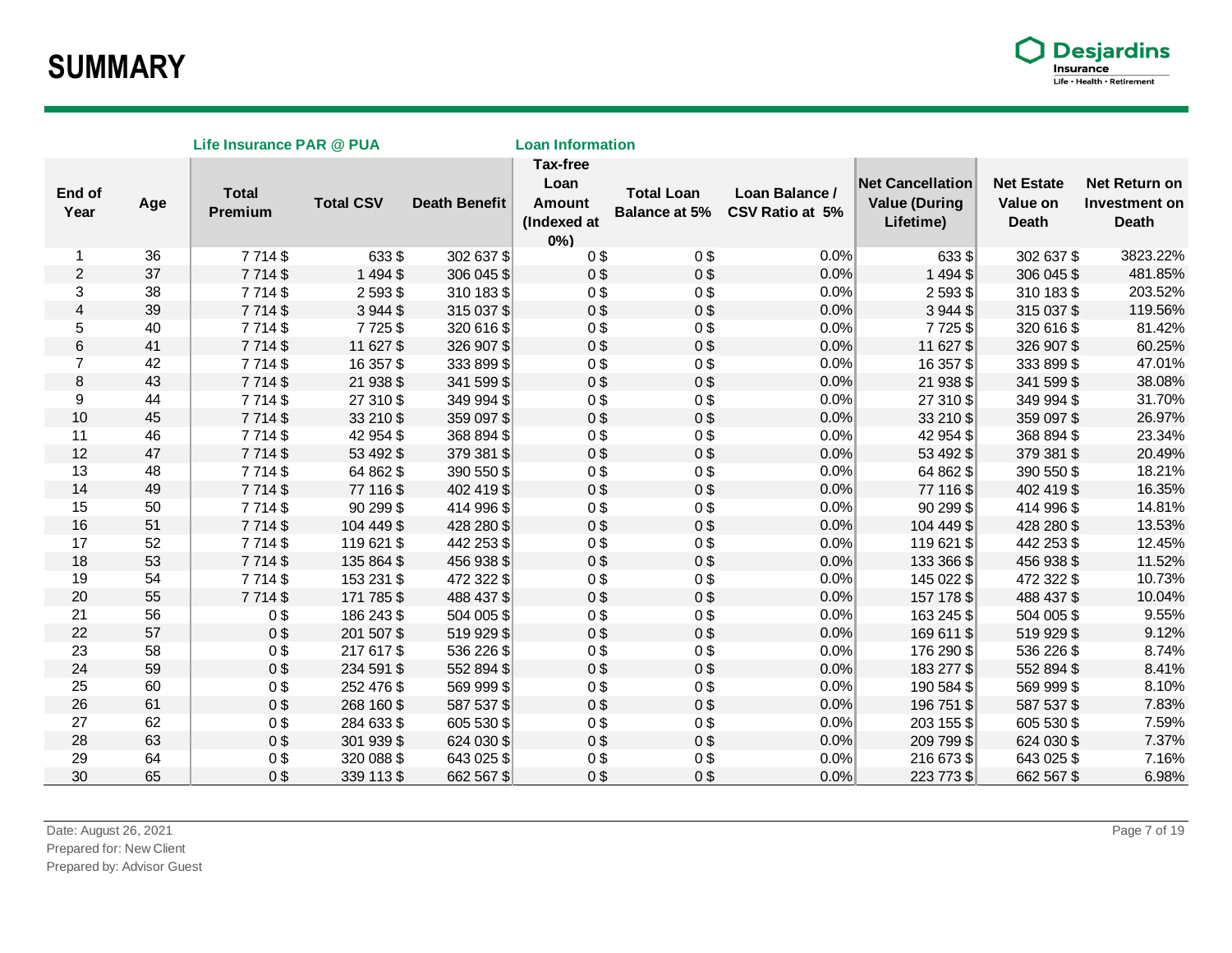

| Life Insurance PAR @ PUA |        |                         |                  | <b>Loan Information</b> |                                                                  |                                           |                                   |                                                              |                                               |                                                       |
|--------------------------|--------|-------------------------|------------------|-------------------------|------------------------------------------------------------------|-------------------------------------------|-----------------------------------|--------------------------------------------------------------|-----------------------------------------------|-------------------------------------------------------|
| End of<br>Year           | Age    | <b>Total</b><br>Premium | <b>Total CSV</b> | <b>Death Benefit</b>    | <b>Tax-free</b><br>Loan<br><b>Amount</b><br>(Indexed at<br>$0\%$ | <b>Total Loan</b><br><b>Balance at 5%</b> | Loan Balance /<br>CSV Ratio at 5% | <b>Net Cancellation</b><br><b>Value (During</b><br>Lifetime) | <b>Net Estate</b><br>Value on<br><b>Death</b> | Net Return on<br><b>Investment on</b><br><b>Death</b> |
| 31                       | 66     | 0 <sup>3</sup>          | 359 049 \$       | 682 685 \$              | 21 054 \$                                                        | 22 106 \$                                 | 6.2%                              | 208 988 \$                                                   | 660 578 \$                                    | 6.66%                                                 |
| 32                       | 67     | 0\$                     | 379 920 \$       | 703 397 \$              | 21 054 \$                                                        | 45 318 \$                                 | 11.9%                             | 193 306 \$                                                   | 658 078 \$                                    | 6.36%                                                 |
| 33                       | 68     | 0\$                     | 401 754 \$       | 724 728 \$              | 21 054 \$                                                        | 69 691 \$                                 | 17.3%                             | 176 661 \$                                                   | 655 037 \$                                    | 6.09%                                                 |
| 34                       | 69     | 0\$                     | 424 558 \$       | 746 662 \$              | 21 054 \$                                                        | 95 282 \$                                 | 22.4%                             | 158 973 \$                                                   | 651 380 \$                                    | 5.83%                                                 |
| 35                       | 70     | 0\$                     | 448 384 \$       | 769 261 \$              | 21 054 \$                                                        | 122 152 \$                                | 27.2%                             | 140 178 \$                                                   | 647 109 \$                                    | 5.58%                                                 |
| 36                       | 71     | $0$ \$                  | 474 312 \$       | 792 542 \$              | 21 054 \$                                                        | 150 366 \$                                | 31.7%                             | 120 683 \$                                                   | 642 176 \$                                    | 5.35%                                                 |
| 37                       | 72     | 0 <sup>3</sup>          | 501 382 \$       | 816 535 \$              | 21 054 \$                                                        | 179 991 \$                                | 35.9%                             | 99 948 \$                                                    | 636 544 \$                                    | 5.13%                                                 |
| 38                       | 73     | 0\$                     | 529 632 \$       | 841 261 \$              | 21 054 \$                                                        | 211 097 \$                                | 39.9%                             | 77 884 \$                                                    | 630 164 \$                                    | 4.92%                                                 |
| 39                       | 74     | 0\$                     | 559 085 \$       | 866 687 \$              | 21 054 \$                                                        | 243 758 \$                                | 43.6%                             | 54 400 \$                                                    | 622 929 \$                                    | 4.72%                                                 |
| 40                       | 75     | 0\$                     | 589 820 \$       | 892 891 \$              | 21 054 \$                                                        | 278 053 \$                                | 47.1%                             | 29 4 20 \$                                                   | 614 838 \$                                    | 4.53%                                                 |
| 41                       | 76     | 0 <sup>3</sup>          | 621 863 \$       | 919 837 \$              | 21 054 \$                                                        | 314 062 \$                                | 50.5%                             | 2845\$                                                       | 605 775 \$                                    | 4.34%                                                 |
| 42                       | $77\,$ | 0\$                     | 655 277 \$       | 947 540 \$              | 21 054 \$                                                        | 351 872 \$                                | 53.7%                             | $-25415$ \$                                                  | 595 668 \$                                    | 4.16%                                                 |
| 43                       | 78     | 0 <sup>3</sup>          | 690 147 \$       | 976 017 \$              | 21 054 \$                                                        | 391 572 \$                                | 56.7%                             | $-55441$ \$                                                  | 584 445 \$                                    | 3.98%                                                 |
| 44                       | 79     | 0\$                     | 726 564 \$       | 1 005 279 \$            | 21 054 \$                                                        | 433 257 \$                                | 59.6%                             | $-87314$ \$                                                  | 572 023 \$                                    | 3.80%                                                 |
| 45                       | 80     | 0\$                     | 764 641 \$       | 1 035 346 \$            | 21 054 \$                                                        | 477 026 \$                                | 62.4%                             | $-121111$ \$                                                 | 558 320 \$                                    | 3.63%                                                 |
| 46                       | 81     | 0\$                     | 804 453 \$       | 1 066 150 \$            | 21 054 \$                                                        | 522 984 \$                                | 65.0%                             | $-148913$                                                    | 543 167 \$                                    | 3.45%                                                 |
| 47                       | 82     | 0\$                     | 845 980 \$       | 1 097 847 \$            | 21 054 \$                                                        | 571 239 \$                                | 67.5%                             | $-177859$ \$                                                 | 526 608 \$                                    | 3.28%                                                 |
| 48                       | 83     | 0\$                     | 889 213 \$       | 1 130 678 \$            | 21 054 \$                                                        | 621 908 \$                                | 69.9%                             | $-208424$ \$                                                 | 508 771 \$                                    | 3.11%                                                 |
| 49                       | 84     | 0\$                     | 934 194 \$       | 1 164 700 \$            | 21 054 \$                                                        | 675 110 \$                                | 72.3%                             | $-240709$ \$                                                 | 489 590 \$                                    | 2.93%                                                 |
| 50                       | 85     | 0\$                     | 981 006 \$       | 1 199 968 \$            | 21 054 \$                                                        | 730 972 \$                                | 74.5%                             | $-274804$                                                    | 468 996 \$                                    | 2.75%                                                 |
| 51                       | 86     | 0\$                     | 1 029 809 \$     | 1 236 628 \$            | 21 054 \$                                                        | 789 627 \$                                | 76.7%                             | $-310765$ \$                                                 | 447 002 \$                                    | 2.57%                                                 |
| 52                       | 87     | 0\$                     | 1 080 654 \$     | 1 274 657 \$            | 0 <sup>3</sup>                                                   | 829 108 \$                                | 76.7%                             | $-326604$ \$                                                 | 445 549 \$                                    | 2.50%                                                 |
| 53                       | 88     | 0\$                     | 1 133 780 \$     | 1 314 223 \$            | 0 <sup>3</sup>                                                   | 870 563 \$                                | 76.8%                             | $-343356$ \$                                                 | 443 659 \$                                    | 2.44%                                                 |
| 54                       | 89     | 0\$                     | 1 189 402 \$     | 1 355 408 \$            | 0\$                                                              | 914 092 \$                                | 76.9%                             | $-361020$ \$                                                 | 441 317 \$                                    | 2.37%                                                 |
| 55                       | 90     | 0\$                     | 1 247 896 \$     | 1 398 300 \$            | 0 <sup>3</sup>                                                   | 959 796 \$                                | 76.9%                             | $-379525$ \$                                                 | 438 504 \$                                    | 2.30%                                                 |
| 56                       | 91     | 0 <sup>3</sup>          | 1 298 912 \$     | 1442609\$               | 0\$                                                              | 1 007 786 \$                              | 77.6%                             | $-403792$ \$                                                 | 434 823 \$                                    | 2.24%                                                 |
| 57                       | 92     | 0\$                     | 1 350 677 \$     | 1487802\$               | 0\$                                                              | 1 058 175 \$                              | 78.3%                             | $-430110$ \$                                                 | 429 626 \$                                    | 2.16%                                                 |
| 58                       | 93     | $0$ \$                  | 1 403 241 \$     | 1 533 455 \$            | 0 <sup>3</sup>                                                   | 1 111 084 \$                              | 79.2%                             | $-458577$ \$                                                 | 422 371 \$                                    | 2.08%                                                 |
| 59                       | 94     | 0\$                     | 1456493\$        | 1 579 389 \$            | 0 <sup>3</sup>                                                   | 1 166 638 \$                              | 80.1%                             | -489369\$                                                    | 412 751 \$                                    | 1.99%                                                 |
| 60                       | 95     | 0 <sup>3</sup>          | 1510600\$        | 1 625 521 \$            | 0\$                                                              | 1 224 970 \$                              | 81.1%                             | $-522541$ \$                                                 | 400 551 \$                                    | 1.90%                                                 |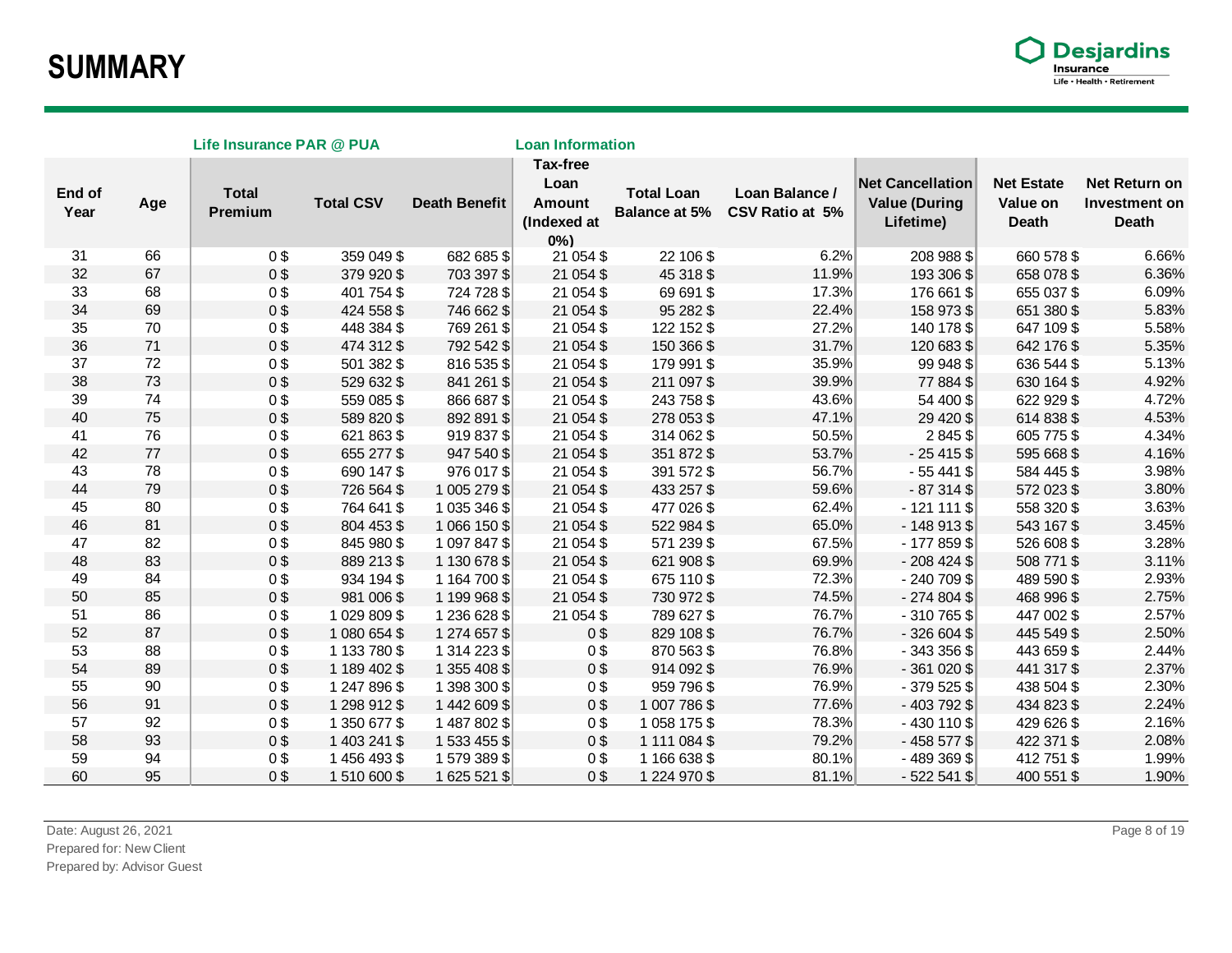

| Life Insurance PAR @ PUA |     |                                |                  |                      | <b>Loan Information</b>                   |                                           |                                   |                                                       |                                               |                                                |
|--------------------------|-----|--------------------------------|------------------|----------------------|-------------------------------------------|-------------------------------------------|-----------------------------------|-------------------------------------------------------|-----------------------------------------------|------------------------------------------------|
| End of<br>Year           | Age | <b>Total</b><br><b>Premium</b> | <b>Total CSV</b> | <b>Death Benefit</b> | Tax-free<br>Loan<br>Amount<br>(Indexed at | <b>Total Loan</b><br><b>Balance at 5%</b> | Loan Balance /<br>CSV Ratio at 5% | Net Cancellation<br><b>Value (During</b><br>Lifetime) | <b>Net Estate</b><br>Value on<br><b>Death</b> | Net Return on<br>Investment on<br><b>Death</b> |
|                          |     |                                |                  |                      | $0\%$                                     |                                           |                                   |                                                       |                                               |                                                |
| 61                       | 96  | 0\$                            | 565821\$         | 1671483 \$           | 0\$                                       | 1 286 219 \$                              | 82.1%                             | - 558 112 \$                                          | 385 264 \$                                    | 1.78%                                          |
| 62                       | 97  | 0\$                            | 1622986\$        | 1716981 \$           | 0\$                                       | 1 350 530 \$                              | 83.2%                             | $-595841$ S                                           | 366 452 \$                                    | 1.65%                                          |
| 63                       | 98  | 0\$                            | 1 683 781 \$     | 1761663\$            | 0\$                                       | 1418056\$                                 | 84.2%                             | $-635098$ S                                           | 343 607 \$                                    | 1.50%                                          |
| 64                       | 99  | 0 <sup>3</sup>                 | 1751716\$        | 1805220\$            | 0\$                                       | 1488959\$                                 | 85.0%                             | - 674 411 \$                                          | 316 261 \$                                    | 1.32%                                          |
| 65                       | 100 | 0\$                            | 847 503 \$       | 1847 503 \$          | 0\$                                       | 1 563 407 \$                              | 84.6%                             | $-704318$ S                                           | 284 096 \$                                    | 1.10%                                          |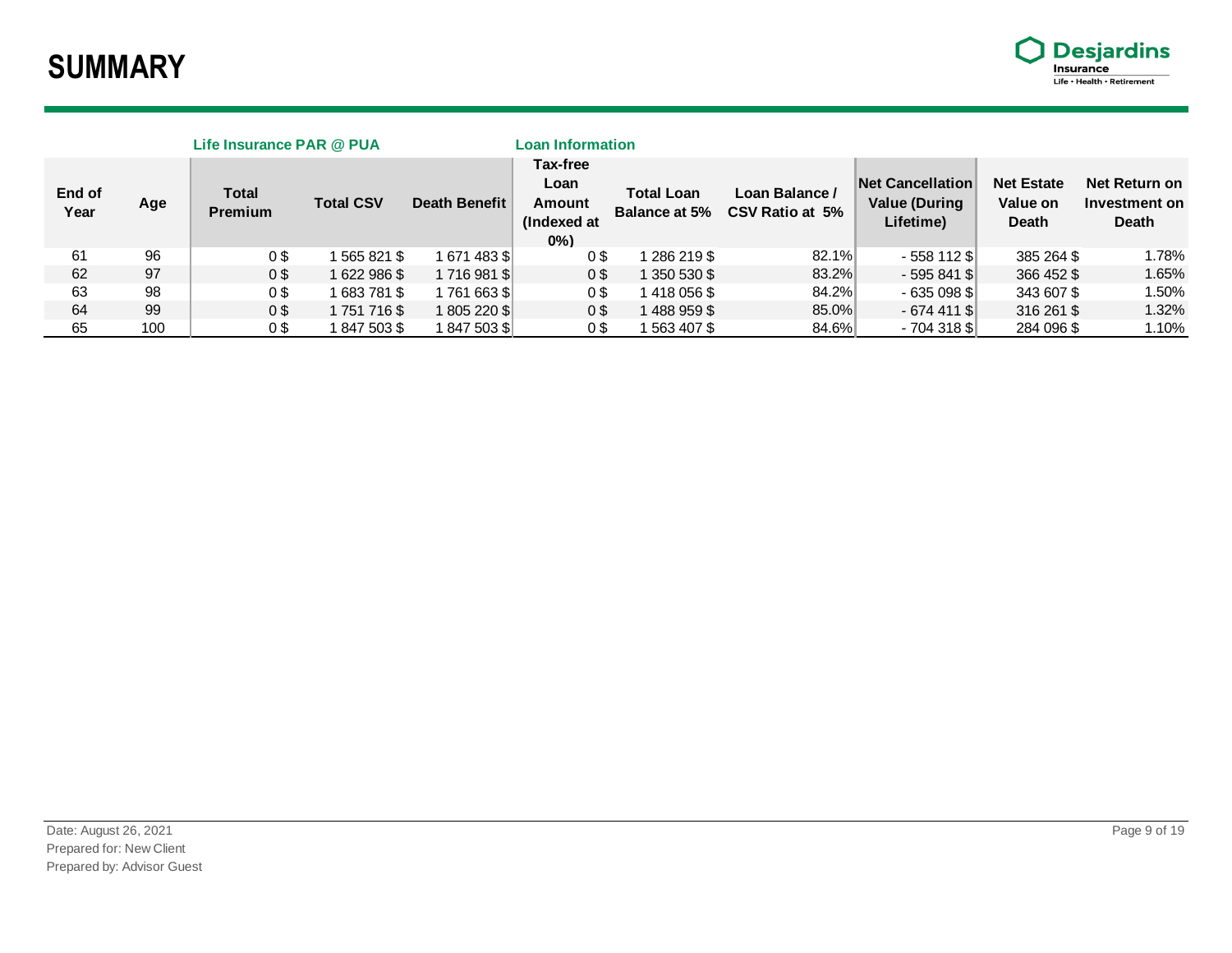### **COMPARISON SUMMARY**



|                         | <b>Insured Retirement Plan</b> |                         |                                                          |                                   |                                                |                                | <b>Taxable Investment</b> |                                   |                                                |                      |  |  |
|-------------------------|--------------------------------|-------------------------|----------------------------------------------------------|-----------------------------------|------------------------------------------------|--------------------------------|---------------------------|-----------------------------------|------------------------------------------------|----------------------|--|--|
| End of<br>Year          | Age                            | <b>Total</b><br>Premium | <b>Tax-free Loan</b><br><b>Amount (Indexed</b><br>at 0%) | <b>Net</b><br><b>Estate Value</b> | Net Return on<br>Investment on<br><b>Death</b> | <b>Total</b><br><b>Deposit</b> | <b>Net</b><br>Withdrawals | <b>Net</b><br><b>Estate Value</b> | Net Return on<br>Investment on<br><b>Death</b> | <b>IRP Advantage</b> |  |  |
| 1                       | 36                             | 7714\$                  | 0 <sup>3</sup>                                           | 302 637 \$                        | 3823.22%                                       | 7714\$                         | 0\$                       | 7893\$                            | 2.33%                                          | 294 744 \$           |  |  |
| $\overline{2}$          | 37                             | 7714\$                  | 0\$                                                      | 306 045 \$                        | 481.85%                                        | 7714\$                         | 0\$                       | 15 970 \$                         | 2.33%                                          | 290 074 \$           |  |  |
| 3                       | 38                             | 7714\$                  | 0 <sup>3</sup>                                           | 310 183 \$                        | 203.52%                                        | 7714\$                         | 0\$                       | 24 235 \$                         | 2.33%                                          | 285 948 \$           |  |  |
| $\overline{\mathbf{4}}$ | 39                             | 7714\$                  | 0 <sup>9</sup>                                           | 315 037 \$                        | 119.56%                                        | 7714\$                         | 0 <sup>3</sup>            | 32 692 \$                         | 2.33%                                          | 282 345 \$           |  |  |
| 5                       | 40                             | 7714\$                  | 0\$                                                      | 320 616 \$                        | 81.42%                                         | 7714\$                         | 0\$                       | 41 345 \$                         | 2.33%                                          | 279 271 \$           |  |  |
| 6                       | 41                             | 7714\$                  | 0\$                                                      | 326 907 \$                        | 60.25%                                         | 7714\$                         | 0 <sup>3</sup>            | 50 200 \$                         | 2.33%                                          | 276 707 \$           |  |  |
| $\overline{7}$          | 42                             | 7714\$                  | 0\$                                                      | 333 899 \$                        | 47.01%                                         | 7714\$                         | 0 <sup>3</sup>            | 59 260 \$                         | 2.33%                                          | 274 639 \$           |  |  |
| 8                       | 43                             | 7714\$                  | 0 <sup>3</sup>                                           | 341 599 \$                        | 38.08%                                         | 7714\$                         | 0 <sup>3</sup>            | 68 531 \$                         | 2.33%                                          | 273 067 \$           |  |  |
| 9                       | 44                             | 7714\$                  | 0 <sup>3</sup>                                           | 349 994 \$                        | 31.70%                                         | 7714\$                         | 0\$                       | 78 018 \$                         | 2.33%                                          | 271 976 \$           |  |  |
| 10                      | 45                             | 7714\$                  | 0\$                                                      | 359 097 \$                        | 26.97%                                         | 7714\$                         | 0\$                       | 87 725 \$                         | 2.33%                                          | 271 372 \$           |  |  |
| 11                      | 46                             | 7714\$                  | 0\$                                                      | 368 894 \$                        | 23.34%                                         | 7714\$                         | 0\$                       | 97 658 \$                         | 2.33%                                          | 271 236 \$           |  |  |
| 12                      | 47                             | 7714\$                  | 0 <sup>9</sup>                                           | 379 381 \$                        | 20.49%                                         | 7714\$                         | $0$ \$                    | 107 822 \$                        | 2.33%                                          | 271 558 \$           |  |  |
| 13                      | 48                             | 7714\$                  | 0\$                                                      | 390 550 \$                        | 18.21%                                         | 7714\$                         | 0\$                       | 118 222 \$                        | 2.33%                                          | 272 328 \$           |  |  |
| 14                      | 49                             | 7714\$                  | 0 <sup>3</sup>                                           | 402 419 \$                        | 16.35%                                         | 7714\$                         | 0\$                       | 128 864 \$                        | 2.33%                                          | 273 555 \$           |  |  |
| 15                      | 50                             | 7714\$                  | 0 <sup>3</sup>                                           | 414 996 \$                        | 14.81%                                         | 7714\$                         | 0\$                       | 139 754 \$                        | 2.33%                                          | 275 243 \$           |  |  |
| 16                      | 51                             | 7714\$                  | 0\$                                                      | 428 280 \$                        | 13.53%                                         | 7714\$                         | $0$ \$                    | 150 897 \$                        | 2.33%                                          | 277 383 \$           |  |  |
| 17                      | 52                             | 7714\$                  | 0 <sup>3</sup>                                           | 442 253 \$                        | 12.45%                                         | 7714\$                         | 0\$                       | 162 298 \$                        | 2.33%                                          | 279 955 \$           |  |  |
| 18                      | 53                             | 7714\$                  | 0\$                                                      | 456 938 \$                        | 11.52%                                         | 7714\$                         | 0 <sup>3</sup>            | 173 965 \$                        | 2.33%                                          | 282 973 \$           |  |  |
| 19                      | 54                             | 7714\$                  | 0 <sup>9</sup>                                           | 472 322 \$                        | 10.73%                                         | 7714\$                         | 0\$                       | 185 903 \$                        | 2.33%                                          | 286 419 \$           |  |  |
| 20                      | 55                             | 7714\$                  | 0\$                                                      | 488 437 \$                        | 10.04%                                         | 7714\$                         | $0$ \$                    | 198 119 \$                        | 2.33%                                          | 290 319 \$           |  |  |
| 21                      | 56                             | 0\$                     | 0\$                                                      | 504 005 \$                        | 9.55%                                          | 0 <sup>3</sup>                 | 0\$                       | 202 725 \$                        | 2.33%                                          | 301 280 \$           |  |  |
| 22                      | 57                             | 0\$                     | 0\$                                                      | 519 929 \$                        | 9.12%                                          | 0 <sup>3</sup>                 | 0 <sup>3</sup>            | 207 438 \$                        | 2.33%                                          | 312 490 \$           |  |  |
| 23                      | 58                             | 0\$                     | 0\$                                                      | 536 226 \$                        | 8.74%                                          | 0 <sup>3</sup>                 | 0 <sup>3</sup>            | 212 261 \$                        | 2.33%                                          | 323 965 \$           |  |  |
| 24                      | 59                             | 0\$                     | 0\$                                                      | 552 894 \$                        | 8.41%                                          | 0 <sup>3</sup>                 | 0\$                       | 217 196 \$                        | 2.33%                                          | 335 698 \$           |  |  |
| 25                      | 60                             | 0\$                     | 0 <sup>3</sup>                                           | 569 999 \$                        | 8.10%                                          | 0 <sup>3</sup>                 | 0\$                       | 222 246 \$                        | 2.33%                                          | 347 752 \$           |  |  |
| 26                      | 61                             | 0\$                     | 0\$                                                      | 587 537 \$                        | 7.83%                                          | 0 <sup>3</sup>                 | 0\$                       | 227 413 \$                        | 2.33%                                          | 360 123 \$           |  |  |
| 27                      | 62                             | 0\$                     | 0\$                                                      | 605 530 \$                        | 7.59%                                          | 0 <sup>9</sup>                 | 0\$                       | 232 701 \$                        | 2.33%                                          | 372 829 \$           |  |  |
| 28                      | 63                             | 0\$                     | 0\$                                                      | 624 030 \$                        | 7.37%                                          | 0 <sup>3</sup>                 | 0\$                       | 238 111 \$                        | 2.33%                                          | 385 919 \$           |  |  |
| 29                      | 64                             | 0\$                     | 0 <sup>3</sup>                                           | 643 025 \$                        | 7.16%                                          | 0 <sup>3</sup>                 | 0\$                       | 243 647 \$                        | 2.33%                                          | 399 377 \$           |  |  |
| 30                      | 65                             | 0\$                     | 0\$                                                      | 662 567 \$                        | 6.98%                                          | 0\$                            | 0\$                       | 249 312 \$                        | 2.33%                                          | 413 255 \$           |  |  |

Prepared by: Advisor Guest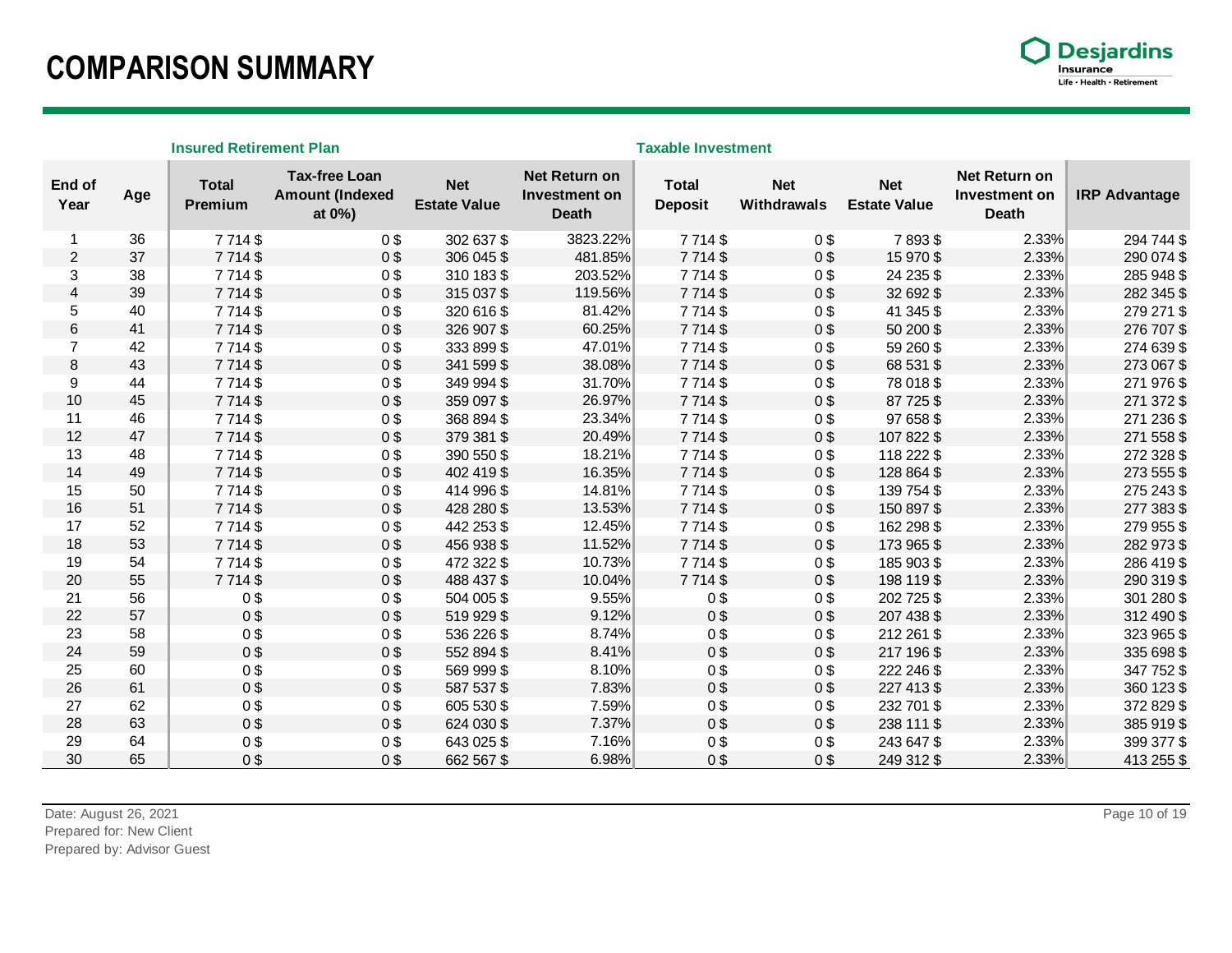### **COMPARISON SUMMARY**



|                | <b>Insured Retirement Plan</b> |                         |                                                          |                                   |                                                |                                | <b>Taxable Investment</b>        |                                   |                                                |                      |  |  |
|----------------|--------------------------------|-------------------------|----------------------------------------------------------|-----------------------------------|------------------------------------------------|--------------------------------|----------------------------------|-----------------------------------|------------------------------------------------|----------------------|--|--|
| End of<br>Year | Age                            | <b>Total</b><br>Premium | <b>Tax-free Loan</b><br><b>Amount (Indexed</b><br>at 0%) | <b>Net</b><br><b>Estate Value</b> | Net Return on<br>Investment on<br><b>Death</b> | <b>Total</b><br><b>Deposit</b> | <b>Net</b><br><b>Withdrawals</b> | <b>Net</b><br><b>Estate Value</b> | Net Return on<br>Investment on<br><b>Death</b> | <b>IRP Advantage</b> |  |  |
| 31             | 66                             | 0\$                     | 21 054 \$                                                | 660 578 \$                        | 6.66%                                          | 0\$                            | 21 054 \$                        | 233 565 \$                        | 1.92%                                          | 427 013 \$           |  |  |
| 32             | 67                             | 0\$                     | 21 054 \$                                                | 658 078 \$                        | 6.36%                                          | 0 <sup>3</sup>                 | 21 054 \$                        | 217 452 \$                        | 1.52%                                          | 440 626 \$           |  |  |
| 33             | 68                             | 0\$                     | 21 054 \$                                                | 655 037 \$                        | 6.09%                                          | 0 <sup>3</sup>                 | 21 054 \$                        | 200 965 \$                        | 1.12%                                          | 454 073 \$           |  |  |
| 34             | 69                             | 0\$                     | 21 054 \$                                                | 651 380 \$                        | 5.83%                                          | 0 <sup>3</sup>                 | 21 054 \$                        | 184 094 \$                        | 0.72%                                          | 467 287 \$           |  |  |
| 35             | 70                             | 0\$                     | 21 054 \$                                                | 647 109 \$                        | 5.58%                                          | 0 <sup>3</sup>                 | 21 054 \$                        | 166 831 \$                        | 0.31%                                          | 480 278 \$           |  |  |
| 36             | 71                             | 0\$                     | 21 054 \$                                                | 642 176 \$                        | 5.35%                                          | 0 <sup>3</sup>                 | 21 054 \$                        | 149 166 \$                        | $-0.13%$                                       | 493 010 \$           |  |  |
| 37             | 72                             | 0\$                     | 21 054 \$                                                | 636 544 \$                        | 5.13%                                          | 0 <sup>3</sup>                 | 21 054 \$                        | 131 091 \$                        | $-0.59%$                                       | 505 453 \$           |  |  |
| 38             | 73                             | 0\$                     | 21 054 \$                                                | 630 164 \$                        | 4.92%                                          | 0 <sup>3</sup>                 | 21 054 \$                        | 112 596 \$                        | $-1.11%$                                       | 517 568 \$           |  |  |
| 39             | 74                             | 0\$                     | 21 054 \$                                                | 622 929 \$                        | 4.72%                                          | 0 <sup>3</sup>                 | 21 054 \$                        | 93 670 \$                         | $-1.69%$                                       | 529 258 \$           |  |  |
| 40             | 75                             | 0\$                     | 21 054 \$                                                | 614 838 \$                        | 4.53%                                          | 0 <sup>3</sup>                 | 21 054 \$                        | 74 305 \$                         | $-2.40%$                                       | 540 533 \$           |  |  |
| 41             | 76                             | 0\$                     | 21 054 \$                                                | 605 775 \$                        | 4.34%                                          | 0 <sup>3</sup>                 | 21 054 \$                        | 54 489 \$                         | $-3.31%$                                       | 551 286 \$           |  |  |
| 42             | 77                             | 0\$                     | 21 054 \$                                                | 595 668 \$                        | 4.16%                                          | 0 <sup>3</sup>                 | 21 054 \$                        | 34 213 \$                         | $-4.64%$                                       | 561 456 \$           |  |  |
| 43             | 78                             | 0\$                     | 21 054 \$                                                | 584 445 \$                        | 3.98%                                          | 0 <sup>3</sup>                 | 21 054 \$                        | 13 4 65 \$                        | $-7.28%$                                       | 570 981 \$           |  |  |
| 44             | 79                             | 0\$                     | 21 054 \$                                                | 572 023 \$                        | 3.80%                                          | 0 <sup>3</sup>                 | 13 4 65 \$                       | 0 <sup>3</sup>                    | NA                                             | 572 023 \$           |  |  |
| 45             | 80                             | 0\$                     | 21 054 \$                                                | 558 320 \$                        | 3.63%                                          | 0 <sup>9</sup>                 | 0\$                              | 0 <sup>3</sup>                    | <b>NA</b>                                      | 558 320 \$           |  |  |
| 46             | 81                             | 0\$                     | 21 054 \$                                                | 543 167 \$                        | 3.45%                                          | 0 <sup>3</sup>                 | 0\$                              | 0 <sup>3</sup>                    | NA                                             | 543 167 \$           |  |  |
| 47             | 82                             | 0\$                     | 21 054 \$                                                | 526 608 \$                        | 3.28%                                          | 0 <sup>3</sup>                 | 0\$                              | 0 <sup>3</sup>                    | NA                                             | 526 608 \$           |  |  |
| 48             | 83                             | 0\$                     | 21 054 \$                                                | 508 771 \$                        | 3.11%                                          | 0 <sup>9</sup>                 | $0$ \$                           | 0 <sup>9</sup>                    | NA                                             | 508 771 \$           |  |  |
| 49             | 84                             | 0\$                     | 21 054 \$                                                | 489 590 \$                        | 2.93%                                          | 0 <sup>3</sup>                 | 0\$                              | 0 <sup>3</sup>                    | NA                                             | 489 590 \$           |  |  |
| 50             | 85                             | 0\$                     | 21 054 \$                                                | 468 996 \$                        | 2.75%                                          | 0 <sup>9</sup>                 | 0\$                              | 0 <sup>9</sup>                    | <b>NA</b>                                      | 468 996 \$           |  |  |
| 51             | 86                             | 0\$                     | 21 054 \$                                                | 447 002 \$                        | 2.57%                                          | 0 <sup>3</sup>                 | 0 <sup>3</sup>                   | 0 <sup>3</sup>                    | <b>NA</b>                                      | 447 002 \$           |  |  |
| 52             | 87                             | 0\$                     | 0\$                                                      | 445 549 \$                        | 2.50%                                          | 0 <sup>3</sup>                 | 0\$                              | 0 <sup>3</sup>                    | <b>NA</b>                                      | 445 549 \$           |  |  |
| 53             | 88                             | 0\$                     | 0 <sup>3</sup>                                           | 443 659 \$                        | 2.44%                                          | 0 <sup>3</sup>                 | 0 <sup>3</sup>                   | 0 <sup>3</sup>                    | NA                                             | 443 659 \$           |  |  |
| 54             | 89                             | 0\$                     | 0\$                                                      | 441 317 \$                        | 2.37%                                          | 0 <sup>3</sup>                 | 0\$                              | 0 <sup>3</sup>                    | NA                                             | 441 317 \$           |  |  |
| 55             | 90                             | 0\$                     | 0\$                                                      | 438 504 \$                        | 2.30%                                          | 0 <sup>9</sup>                 | $0$ \$                           | 0 <sup>9</sup>                    | NA                                             | 438 504 \$           |  |  |
| 56             | 91                             | 0\$                     | 0\$                                                      | 434 823 \$                        | 2.24%                                          | 0 <sup>3</sup>                 | 0 <sup>3</sup>                   | 0 <sup>3</sup>                    | NA                                             | 434 823 \$           |  |  |
| 57             | 92                             | 0\$                     | 0\$                                                      | 429 626 \$                        | 2.16%                                          | 0 <sup>3</sup>                 | 0\$                              | 0 <sup>3</sup>                    | NA                                             | 429 626 \$           |  |  |
| 58             | 93                             | 0\$                     | 0\$                                                      | 422 371 \$                        | 2.08%                                          | 0 <sup>3</sup>                 | 0 <sup>3</sup>                   | 0 <sup>3</sup>                    | <b>NA</b>                                      | 422 371 \$           |  |  |
| 59             | 94                             | 0 <sup>3</sup>          | 0 <sup>3</sup>                                           | 412 751 \$                        | 1.99%                                          | 0 <sup>3</sup>                 | 0 <sup>3</sup>                   | 0 <sup>3</sup>                    | <b>NA</b>                                      | 412 751 \$           |  |  |
| 60             | 95                             | 0 <sup>3</sup>          | 0 <sup>3</sup>                                           | 400 551 \$                        | 1.90%                                          | 0 <sup>3</sup>                 | 0\$                              | 0 <sup>3</sup>                    | <b>NA</b>                                      | 400 551 \$           |  |  |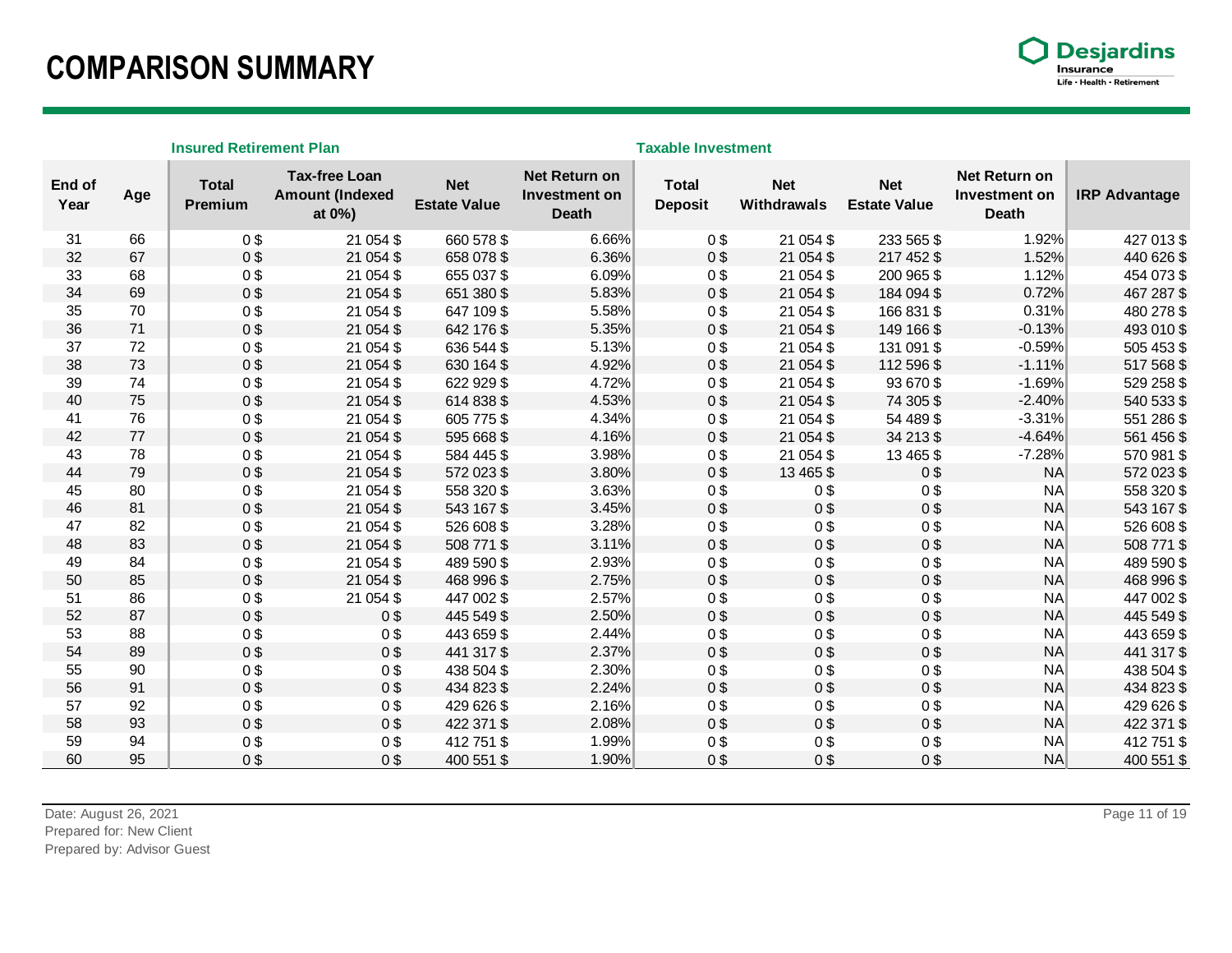### **COMPARISON SUMMARY**



|                |     | <b>Insured Retirement Plan</b> |                                                              |                                   |                                                | <b>Taxable Investment</b> |                           |                                   |                                                |                      |
|----------------|-----|--------------------------------|--------------------------------------------------------------|-----------------------------------|------------------------------------------------|---------------------------|---------------------------|-----------------------------------|------------------------------------------------|----------------------|
| End of<br>Year | Age | <b>Total</b><br><b>Premium</b> | <b>Tax-free Loan</b><br><b>Amount (Indexed</b><br>at $0\%$ ) | <b>Net</b><br><b>Estate Value</b> | Net Return on<br>Investment on<br><b>Death</b> | Total<br><b>Deposit</b>   | <b>Net</b><br>Withdrawals | <b>Net</b><br><b>Estate Value</b> | Net Return on<br>Investment on<br><b>Death</b> | <b>IRP Advantage</b> |
| 61             | 96  | 0 <sup>3</sup>                 | 0 <sup>3</sup>                                               | 385 264 \$                        | $1.78\%$                                       | 0\$                       | 0\$                       | 0 <sup>3</sup>                    | <b>NA</b>                                      | 385 264 \$           |
| 62             | 97  | 0 <sup>3</sup>                 | 0 <sup>3</sup>                                               | 366 452 \$                        | $1.65\%$                                       | 0 <sup>3</sup>            | 0 <sup>3</sup>            | 0 <sup>3</sup>                    | <b>NA</b>                                      | 366 452 \$           |
| 63             | 98  | 0\$                            | 0 <sup>3</sup>                                               | 343 607 \$                        | $1.50\%$                                       | 0\$                       | 0\$                       | 0\$                               | <b>NA</b>                                      | 343 607 \$           |
| 64             | 99  | 0 <sup>3</sup>                 | 0 <sup>3</sup>                                               | 316 261 \$                        | 1.32%                                          | 0 <sup>3</sup>            | 0S                        | 0 <sup>3</sup>                    | <b>NA</b>                                      | 316 261 \$           |
| 65             | 100 | 0\$                            | 0 <sup>3</sup>                                               | 284 096 \$                        | 1.10%                                          | 0\$                       | 0\$                       | 0\$                               | <b>NA</b>                                      | 284 096 \$           |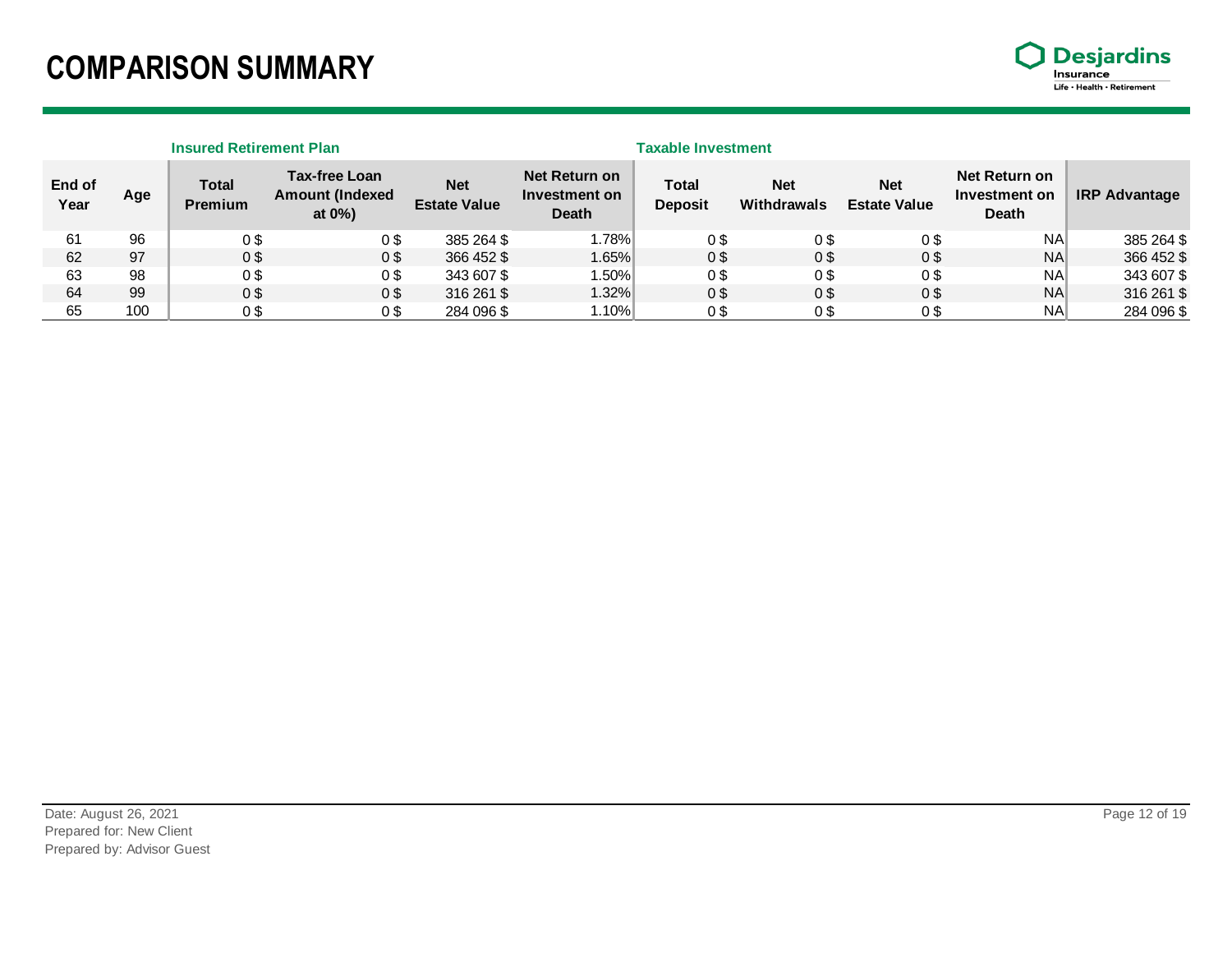## **TAXABLE INVESTMENT SUMMARY**

| <b>Desjardins</b>          |
|----------------------------|
| Insurance                  |
| Life • Health • Retirement |

| End of<br>Year | Age | <b>Total Deposit</b> | <b>Annual After-Tax</b><br><b>Withdrawals</b><br>(Begining of Year) | <b>Annual Taxable</b><br>Growth | <b>Annual Tax Payable</b> | <b>Net Estate Value</b> | <b>Net Return on</b><br>Investment |
|----------------|-----|----------------------|---------------------------------------------------------------------|---------------------------------|---------------------------|-------------------------|------------------------------------|
| 1              | 36  | 7714\$               | 0 <sup>3</sup>                                                      | 386\$                           | 206\$                     | 7893\$                  | 2.33%                              |
| 2              | 37  | 7714\$               | 0 <sup>3</sup>                                                      | 780\$                           | 417\$                     | 15 970 \$               | 2.33%                              |
| 3              | 38  | 7714\$               | 0 <sup>9</sup>                                                      | 1 184 \$                        | 634 \$                    | 24 235 \$               | 2.33%                              |
| $\overline{4}$ | 39  | 7714\$               | 0 <sup>9</sup>                                                      | 1 597 \$                        | 855\$                     | 32 692 \$               | 2.33%                              |
| 5              | 40  | 7 7 1 4 \$           | 0 <sup>9</sup>                                                      | 2 0 2 0 \$                      | 1 0 8 1 \$                | 41 345 \$               | 2.33%                              |
| 6              | 41  | 7714\$               | 0 <sup>9</sup>                                                      | 2 4 5 3 \$                      | 1 3 1 2 \$                | 50 200 \$               | 2.33%                              |
| $\overline{7}$ | 42  | 7714\$               | 0 <sup>9</sup>                                                      | 2896\$                          | 1549\$                    | 59 260 \$               | 2.33%                              |
| 8              | 43  | 7714\$               | 0 <sup>9</sup>                                                      | 3 3 4 9 \$                      | 1792\$                    | 68 531 \$               | 2.33%                              |
| 9              | 44  | 7714\$               | 0 <sup>9</sup>                                                      | 3812\$                          | 2 040 \$                  | 78 018 \$               | 2.33%                              |
| 10             | 45  | 7 7 1 4 \$           | 0 <sup>3</sup>                                                      | 4 287 \$                        | 2 2 9 3 \$                | 87 725 \$               | 2.33%                              |
| 11             | 46  | 7714\$               | 0 <sup>9</sup>                                                      | 4772\$                          | 2 5 5 3 \$                | 97 658 \$               | 2.33%                              |
| 12             | 47  | 7714\$               | 0 <sup>3</sup>                                                      | 5 2 6 9 \$                      | 2819\$                    | 107 822 \$              | 2.33%                              |
| 13             | 48  | 7714\$               | $0$ \$                                                              | 5777\$                          | 3 0 9 1 \$                | 118 222 \$              | 2.33%                              |
| 14             | 49  | 7714\$               | 0 <sup>9</sup>                                                      | 6 297 \$                        | 3 3 6 9 \$                | 128 864 \$              | 2.33%                              |
| 15             | 50  | 7714\$               | $0$ \$                                                              | 6829\$                          | 3653\$                    | 139 754 \$              | 2.33%                              |
| 16             | 51  | 7 7 1 4 \$           | 0 <sup>9</sup>                                                      | 7 373 \$                        | 3945\$                    | 150 897 \$              | 2.33%                              |
| 17             | 52  | 7714\$               | $0$ \$                                                              | 7931\$                          | 4 2 4 3 \$                | 162 298 \$              | 2.33%                              |
| 18             | 53  | 7714\$               | 0 <sup>9</sup>                                                      | 8 501 \$                        | 4548\$                    | 173 965 \$              | 2.33%                              |
| 19             | 54  | 7714\$               | 0 <sup>9</sup>                                                      | 9 0 8 4 \$                      | 4 8 6 0 \$                | 185 903 \$              | 2.33%                              |
| 20             | 55  | 7714\$               | 0 <sup>9</sup>                                                      | 9681\$                          | 5 1 7 9 \$                | 198 119 \$              | 2.33%                              |
| 21             | 56  | 0 <sup>9</sup>       | 0 <sup>9</sup>                                                      | 9 906 \$                        | 5 300 \$                  | 202 725 \$              | 2.33%                              |
| 22             | 57  | 0 <sup>9</sup>       | 0\$                                                                 | 10 136 \$                       | 5423\$                    | 207 438 \$              | 2.33%                              |
| 23             | 58  | 0 <sup>9</sup>       | 0 <sup>9</sup>                                                      | 10 372 \$                       | 5 5 4 9 \$                | 212 261 \$              | 2.33%                              |
| 24             | 59  | 0 <sup>9</sup>       | 0 <sup>3</sup>                                                      | 10 613 \$                       | 5 678 \$                  | 217 196 \$              | 2.33%                              |
| 25             | 60  | 0 <sup>9</sup>       | 0 <sup>9</sup>                                                      | 10 860 \$                       | 5810\$                    | 222 246 \$              | 2.33%                              |
| 26             | 61  | 0 <sup>9</sup>       | $0$ \$                                                              | 11 112 \$                       | 5945\$                    | 227 413 \$              | 2.33%                              |
| 27             | 62  | 0 <sup>9</sup>       | 0 <sup>9</sup>                                                      | 11 371 \$                       | 6 0 8 3 \$                | 232 701 \$              | 2.33%                              |
| 28             | 63  | 0 <sup>3</sup>       | 0 <sup>9</sup>                                                      | 11 635 \$                       | 6 2 2 5 \$                | 238 111 \$              | 2.33%                              |
| 29             | 64  | 0 <sup>9</sup>       | 0 <sup>9</sup>                                                      | 11 906 \$                       | 6 3 6 9 \$                | 243 647 \$              | 2.33%                              |
| 30             | 65  | 0 <sup>3</sup>       | 0 <sup>3</sup>                                                      | 12 182 \$                       | 6518\$                    | 249 312 \$              | 2.33%                              |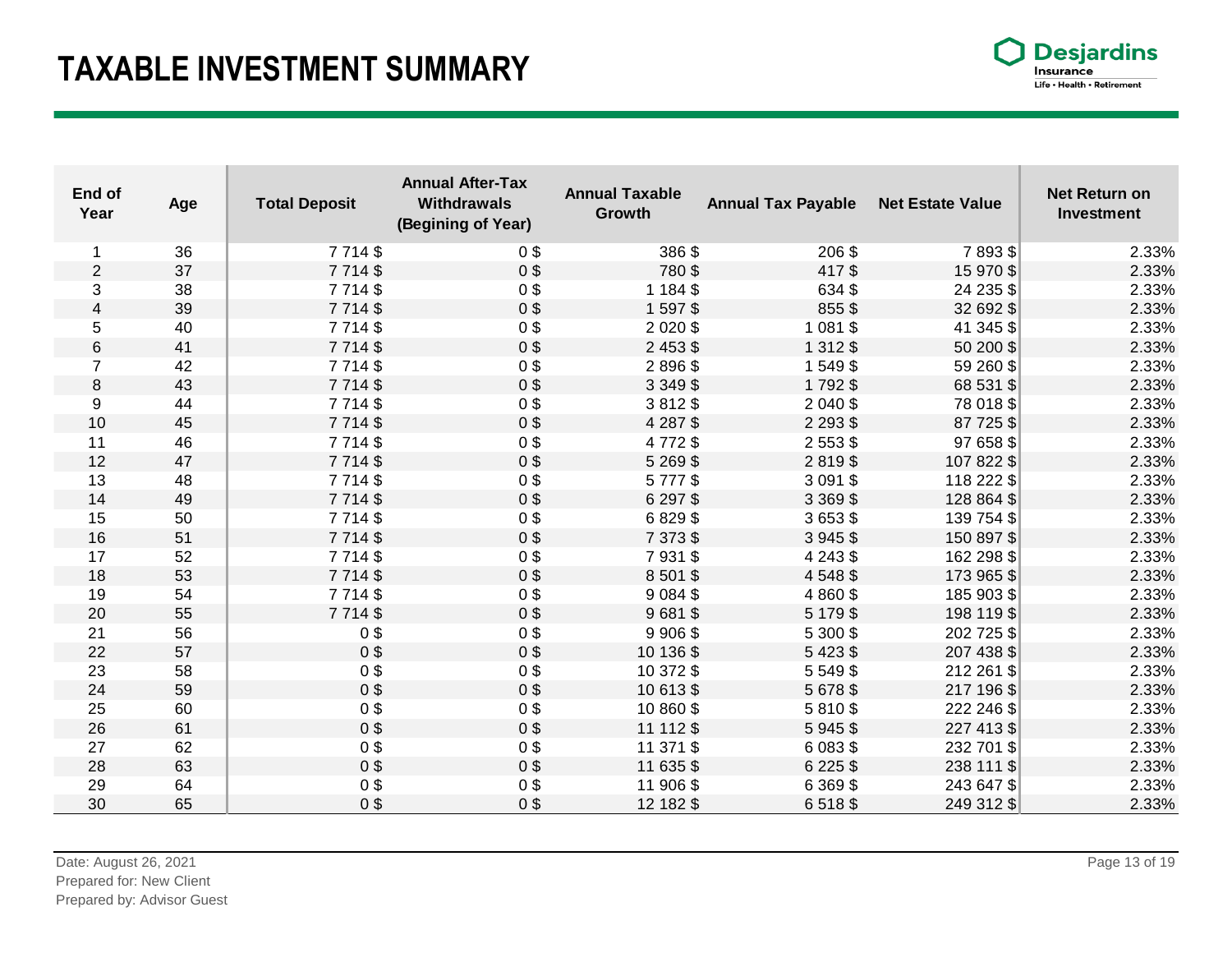## **TAXABLE INVESTMENT SUMMARY**

| <b>Desjardins</b>          |  |  |  |  |
|----------------------------|--|--|--|--|
| Insurance                  |  |  |  |  |
| Life • Health • Retirement |  |  |  |  |

| End of<br>Year | Age | <b>Total Deposit</b> | <b>Annual After-Tax</b><br><b>Withdrawals</b><br>(Begining of Year) | <b>Annual Taxable</b><br>Growth | <b>Annual Tax Payable</b> | <b>Net Estate Value</b> | <b>Net Return on</b><br><b>Investment</b> |
|----------------|-----|----------------------|---------------------------------------------------------------------|---------------------------------|---------------------------|-------------------------|-------------------------------------------|
| 31             | 66  | 0 <sup>3</sup>       | 21 054 \$                                                           | 11 413 \$                       | 6 106 \$                  | 233 565 \$              | 1.92%                                     |
| 32             | 67  | 0 <sup>3</sup>       | 21 054 \$                                                           | 10 626 \$                       | 5 685 \$                  | 217 452 \$              | 1.52%                                     |
| 33             | 68  | 0 <sup>9</sup>       | 21 054 \$                                                           | 9820\$                          | 5 2 5 4 \$                | 200 965 \$              | 1.12%                                     |
| 34             | 69  | 0 <sup>9</sup>       | 21 054 \$                                                           | 8 996 \$                        | 4813\$                    | 184 094 \$              | 0.72%                                     |
| 35             | 70  | 0 <sup>9</sup>       | 21 054 \$                                                           | 8 1 5 2 \$                      | 4 3 6 1 \$                | 166 831 \$              | 0.31%                                     |
| 36             | 71  | 0 <sup>3</sup>       | 21 054 \$                                                           | 7 289 \$                        | 3 900 \$                  | 149 166 \$              | $-0.13%$                                  |
| 37             | 72  | $0$ \$               | 21 054 \$                                                           | 6 40 6 \$                       | 3 4 2 7 \$                | 131 091 \$              | $-0.59%$                                  |
| 38             | 73  | $0$ \$               | 21 054 \$                                                           | 5 502 \$                        | 2943\$                    | 112 596 \$              | $-1.11%$                                  |
| 39             | 74  | 0 <sup>9</sup>       | 21 054 \$                                                           | 4577\$                          | 2 4 4 9 \$                | 93 670 \$               | $-1.69%$                                  |
| 40             | 75  | 0 <sup>3</sup>       | 21 054 \$                                                           | 3631\$                          | 1942\$                    | 74 305 \$               | $-2.40%$                                  |
| 41             | 76  | $0$ \$               | 21 054 \$                                                           | 2663\$                          | 1 4 2 4 \$                | 54 489 \$               | $-3.31%$                                  |
| 42             | 77  | 0 <sup>9</sup>       | 21 054 \$                                                           | 1672\$                          | 894\$                     | 34 213 \$               | $-4.64%$                                  |
| 43             | 78  | 0 <sup>3</sup>       | 21 054 \$                                                           | 658 \$                          | 352 \$                    | 13 4 65 \$              | $-7.28%$                                  |
| 44             | 79  | 0 <sup>9</sup>       | 13 4 65 \$                                                          | $0$ \$                          | 0 <sup>3</sup>            | 0 <sup>3</sup>          | <b>NA</b>                                 |
| 45             | 80  | $0$ \$               | $0$ \$                                                              | $0$ \$                          | $0$ \$                    | 0 <sup>3</sup>          | <b>NA</b>                                 |
| 46             | 81  | 0 <sup>9</sup>       | 0\$                                                                 | $0$ \$                          | 0 <sup>3</sup>            | 0 <sup>3</sup>          | $\sf NA$                                  |
| 47             | 82  | $0$ \$               | $0$ \$                                                              | 0 <sup>9</sup>                  | 0 <sup>3</sup>            | 0 <sup>3</sup>          | <b>NA</b>                                 |
| 48             | 83  | 0 <sup>9</sup>       | $0$ \$                                                              | $0$ \$                          | 0 <sup>9</sup>            | 0 <sup>3</sup>          | $\sf NA$                                  |
| 49             | 84  | 0 <sup>3</sup>       | $0$ \$                                                              | 0\$                             | $0$ \$                    | 0 <sup>3</sup>          | <b>NA</b>                                 |
| 50             | 85  | 0 <sup>9</sup>       | $0$ \$                                                              | $0$ \$                          | 0 <sup>3</sup>            | 0 <sup>3</sup>          | $\sf NA$                                  |
| 51             | 86  | 0 <sup>9</sup>       | $0$ \$                                                              | $0$ \$                          | 0 <sup>3</sup>            | 0 <sup>3</sup>          | <b>NA</b>                                 |
| 52             | 87  | $0$ \$               | 0\$                                                                 | $0$ \$                          | 0 <sup>9</sup>            | 0 <sup>5</sup>          | <b>NA</b>                                 |
| 53             | 88  | $0$ \$               | $0$ \$                                                              | $0$ \$                          | 0 <sup>9</sup>            | 0 <sup>3</sup>          | <b>NA</b>                                 |
| 54             | 89  | 0 <sup>9</sup>       | $0$ \$                                                              | $0$ \$                          | 0 <sup>9</sup>            | 0 <sup>3</sup>          | <b>NA</b>                                 |
| 55             | 90  | $0$ \$               | $0$ \$                                                              | 0 <sup>3</sup>                  | $0$ \$                    | 0 <sup>3</sup>          | <b>NA</b>                                 |
| 56             | 91  | 0 <sup>9</sup>       | 0 <sup>9</sup>                                                      | $0$ \$                          | 0 <sup>9</sup>            | 0 <sup>3</sup>          | <b>NA</b>                                 |
| 57             | 92  | 0\$                  | $0$ \$                                                              | $0$ \$                          | 0\$                       | 0 <sup>3</sup>          | <b>NA</b>                                 |
| 58             | 93  | 0 <sup>9</sup>       | $0$ \$                                                              | $0$ \$                          | 0 <sup>3</sup>            | 0 <sup>3</sup>          | <b>NA</b>                                 |
| 59             | 94  | $0$ \$               | $0$ \$                                                              | $0$ \$                          | 0 <sup>9</sup>            | 0 <sup>5</sup>          | <b>NA</b>                                 |
| 60             | 95  | 0 <sup>3</sup>       | 0 <sup>9</sup>                                                      | 0 <sup>3</sup>                  | 0 <sup>3</sup>            | 0 <sup>3</sup>          | <b>NA</b>                                 |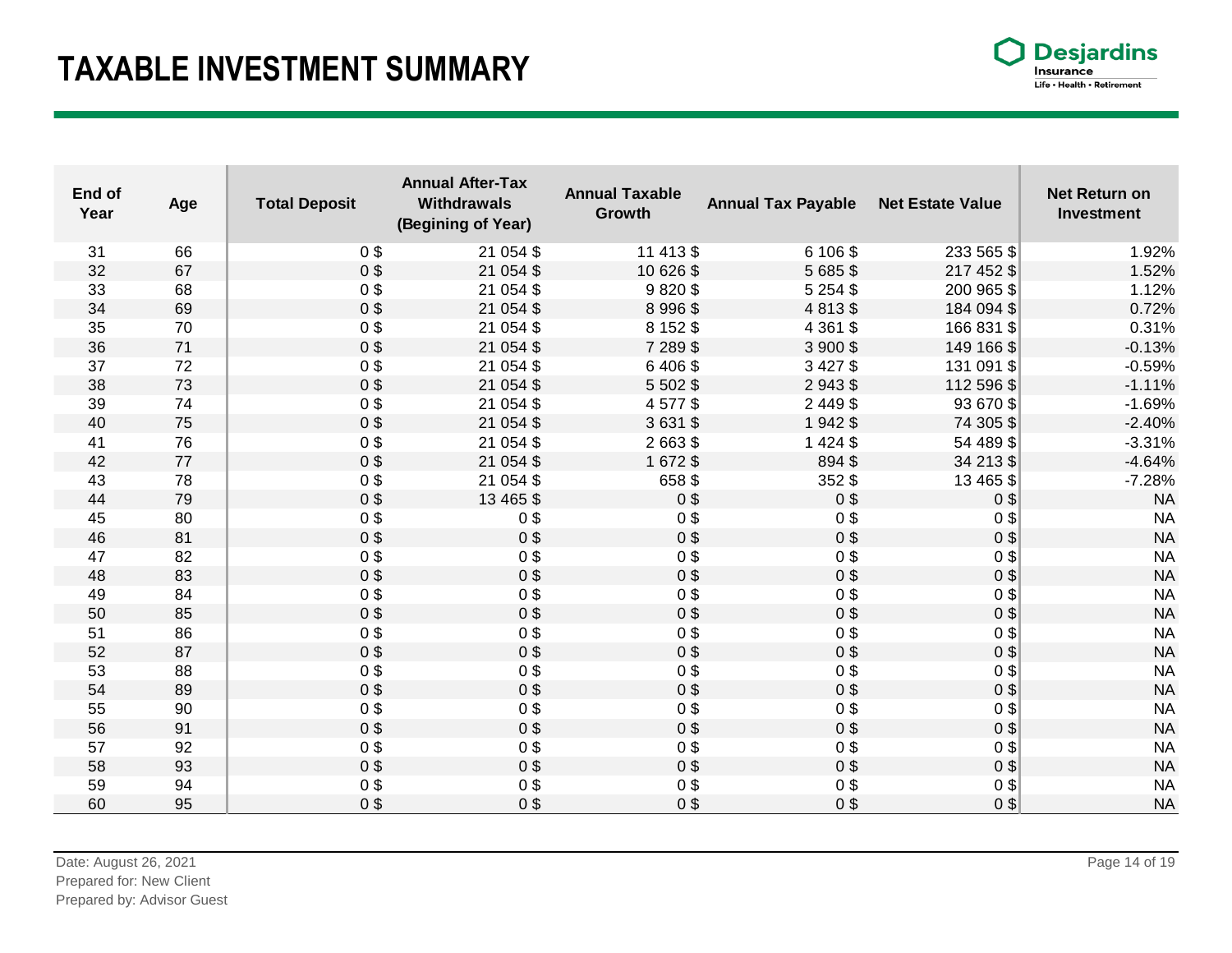## **TAXABLE INVESTMENT SUMMARY**



| End of<br>Year | Age | <b>Total Deposit</b> | <b>Annual After-Tax</b><br><b>Withdrawals</b><br>(Begining of Year) | <b>Annual Taxable</b><br>Growth | <b>Annual Tax Payable</b> | <b>Net Estate Value</b> | <b>Net Return on</b><br><b>Investment</b> |
|----------------|-----|----------------------|---------------------------------------------------------------------|---------------------------------|---------------------------|-------------------------|-------------------------------------------|
| 61             | 96  | 0 S                  |                                                                     | 0 S                             | 09                        | 0\$                     | <b>NA</b>                                 |
| 62             | 97  | 0\$                  | 0 \$                                                                | 0 <sup>3</sup>                  | 0 <sup>3</sup>            | 0 <sup>3</sup>          | <b>NA</b>                                 |
| 63             | 98  | 0 S                  |                                                                     | 0 \$                            | 09                        | 0\$                     | <b>NA</b>                                 |
| 64             | 99  | 0 <sup>3</sup>       | 0 S                                                                 | 0 <sup>3</sup>                  | 0 <sup>9</sup>            | 0 <sup>3</sup>          | <b>NA</b>                                 |
| 65             | 100 |                      |                                                                     | 0 S                             | 0 S                       | 0\$                     | <b>NA</b>                                 |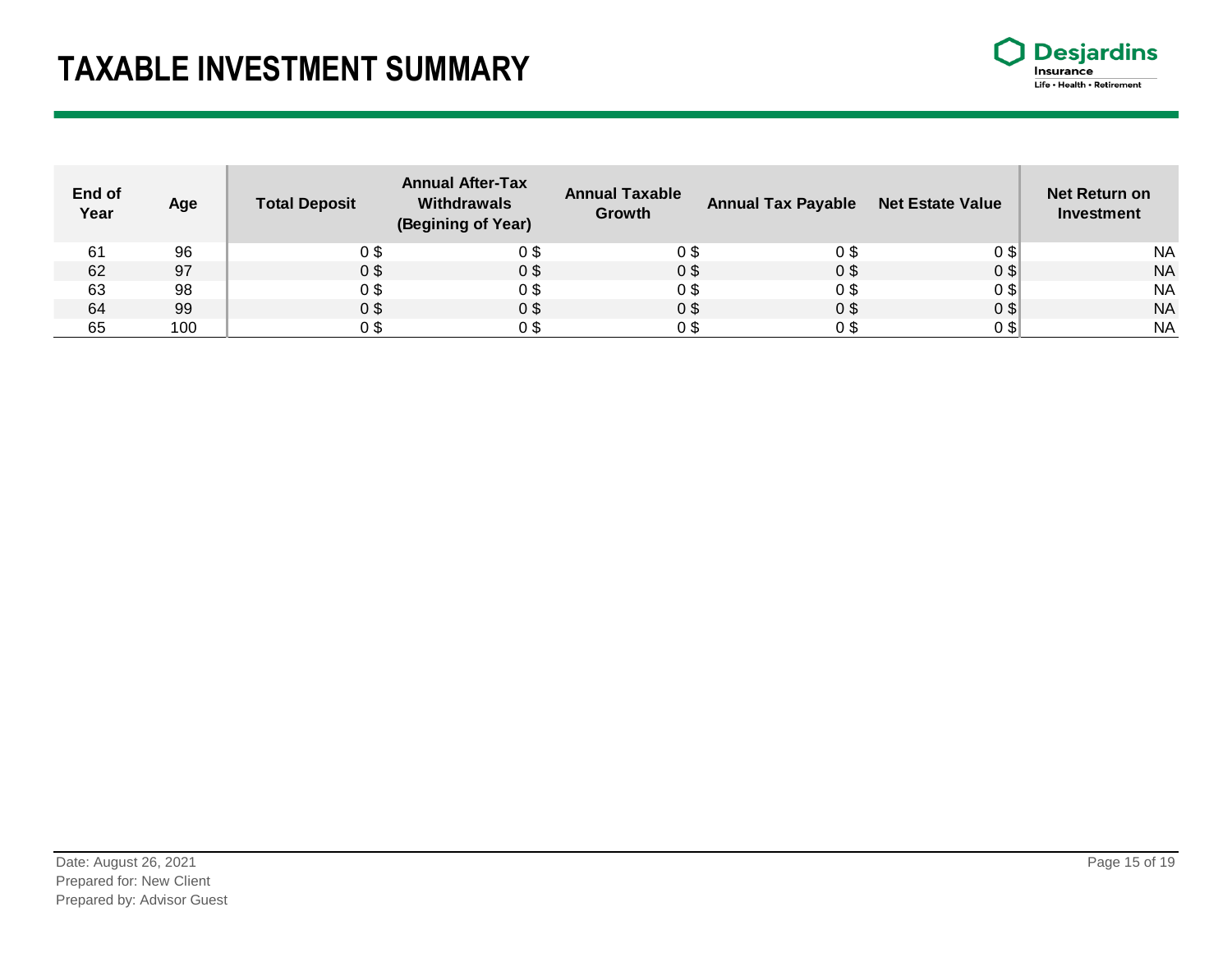## **LOAN RATE SENSITIVITY ANALYSIS**

| End of<br>Year | Age | <b>Total CSV</b> | <b>Tax-free loan</b><br>amount | <b>Total Loan</b><br><b>Balance at 5%</b> | Loan Balance /<br><b>CSV Ratio at</b><br>5% | <b>Total Loan</b><br><b>Balance at 6%</b> | Loan Balance /<br><b>CSV Ratio at 6</b><br>% | <b>Total Loan</b><br><b>Balance at 7%</b> | Loan Balance /<br><b>CSV Ratio at</b><br>7% |
|----------------|-----|------------------|--------------------------------|-------------------------------------------|---------------------------------------------|-------------------------------------------|----------------------------------------------|-------------------------------------------|---------------------------------------------|
| 31             | 66  | 359 049 \$       | 21 054 \$                      | 22 106 \$                                 | 6.16%                                       | 22 317 \$                                 | 6.22%                                        | 22 5 28 \$                                | 6.27%                                       |
| 32             | 67  | 379 920 \$       | 21 054 \$                      | 45 318 \$                                 | 11.93%                                      | 45 973 \$                                 | 12.10%                                       | 46 632 \$                                 | 12.27%                                      |
| 33             | 68  | 401 754 \$       | 21 054 \$                      | 69 691 \$                                 | 17.35%                                      | 71 048 \$                                 | 17.68%                                       | 72 424 \$                                 | 18.03%                                      |
| 34             | 69  | 424 558 \$       | 21 054 \$                      | 95 282 \$                                 | 22.44%                                      | 97 628 \$                                 | 23.00%                                       | 100 021 \$                                | 23.56%                                      |
| 35             | 70  | 448 384 \$       | 21 054 \$                      | 122 152 \$                                | 27.24%                                      | 125 803 \$                                | 28.06%                                       | 129 550 \$                                | 28.89%                                      |
| 36             | 71  | 474 312 \$       | 21 054 \$                      | 150 366 \$                                | 31.70%                                      | 155 668 \$                                | 32.82%                                       | 161 146 \$                                | 33.97%                                      |
| 37             | 72  | 501 382 \$       | 21 054 \$                      | 179 991 \$                                | 35.90%                                      | 187 325 \$                                | 37.36%                                       | 194 954 \$                                | 38.88%                                      |
| 38             | 73  | 529 632 \$       | 21 054 \$                      | 211 097 \$                                | 39.86%                                      | 220 882 \$                                | 41.70%                                       | 231 128 \$                                | 43.64%                                      |
| 39             | 74  | 559 085 \$       | 21 054 \$                      | 243 758 \$                                | 43.60%                                      | 256 452 \$                                | 45.87%                                       | 269 835 \$                                | 48.26%                                      |
| 40             | 75  | 589 820 \$       | 21 054 \$                      | 278 053 \$                                | 47.14%                                      | 294 156 \$                                | 49.87%                                       | 311 251 \$                                | 52.77%                                      |
| 41             | 76  | 621 863 \$       | 21 054 \$                      | 314 062 \$                                | 50.50%                                      | 334 122 \$                                | 53.73%                                       | 355 566 \$                                | 57.18%                                      |
| 42             | 77  | 655 277 \$       | 21 054 \$                      | 351 872 \$                                | 53.70%                                      | 376 487 \$                                | 57.45%                                       | 402 983 \$                                | 61.50%                                      |
| 43             | 78  | 690 147 \$       | 21 054 \$                      | 391 572 \$                                | 56.74%                                      | 421 393 \$                                | 61.06%                                       | 453 719 \$                                | 65.74%                                      |
| 44             | 79  | 726 564 \$       | 21 054 \$                      | 433 257 \$                                | 59.63%                                      | 468 993 \$                                | 64.55%                                       | 508 007 \$                                | 69.92%                                      |
| 45             | 80  | 764 641 \$       | 21 054 \$                      | 477 026 \$                                | 62.39%                                      | 519 450 \$                                | 67.93%                                       | 566 095 \$                                | 74.03%                                      |
| 46             | 81  | 804 453 \$       | 21 054 \$                      | 522 984 \$                                | 65.01%                                      | 572 934 \$                                | 71.22%                                       | 628 249 \$                                | 78.10%                                      |
| 47             | 82  | 845 980 \$       | 21 054 \$                      | 571 239 \$                                | 67.52%                                      | 629 627 \$                                | 74.43%                                       | 694 754 \$                                | 82.12%                                      |
| 48             | 83  | 889 213 \$       | 21 054 \$                      | 621 908 \$                                | 69.94%                                      | 689 722 \$                                | 77.57%                                       | 765 915 \$                                | 86.13%                                      |
| 49             | 84  | 934 194 \$       | 21 054 \$                      | 675 110 \$                                | 72.27%                                      | 753 422 \$                                | 80.65%                                       | 842 056 \$                                | 90.14%                                      |
| 50             | 85  | 981 006 \$       | 21 054 \$                      | 730 972 \$                                | 74.51%                                      | 820 944 \$                                | 83.68%                                       | 923 528 \$                                | 94.14%                                      |
| 51             | 86  | 1029809\$        | 21 054 \$                      | 789 627 \$                                | 76.68%                                      | 892 518 \$                                | 86.67%                                       | 1 010 702 \$                              | 98.14%                                      |
| 52             | 87  | 1 080 654 \$     | 0 <sup>3</sup>                 | 829 108 \$                                | 76.72%                                      | 946 069 \$                                | 87.55%                                       | 1 081 452 \$                              | 100.07%                                     |
| 53             | 88  | 1 133 780 \$     | 0 <sup>3</sup>                 | 870 563 \$                                | 76.78%                                      | 1 002 833 \$                              | 88.45%                                       | 1 157 153 \$                              | 102.06%                                     |
| 54             | 89  | 1 189 402 \$     | 0 <sup>3</sup>                 | 914 092 \$                                | 76.85%                                      | 1 063 003 \$                              | 89.37%                                       | 1 238 154 \$                              | 104.10%                                     |
| 55             | 90  | 1 247 896 \$     | 0 <sup>3</sup>                 | 959 796 \$                                | 76.91%                                      | 1 126 784 \$                              | 90.29%                                       | 1 324 825 \$                              | 106.16%                                     |
| 56             | 91  | 1 298 912 \$     | 0 <sup>3</sup>                 | 1 007 786 \$                              | 77.59%                                      | 1 194 391 \$                              | 91.95%                                       | 1 417 562 \$                              | 109.13%                                     |
| 57             | 92  | 1 350 677 \$     | $0$ \$                         | 1 058 175 \$                              | 78.34%                                      | 1 266 054 \$                              | 93.73%                                       | 1516792\$                                 | 112.30%                                     |
| 58             | 93  | 1 403 241 \$     | 0 <sup>3</sup>                 | 1 111 084 \$                              | 79.18%                                      | 1 342 017 \$                              | 95.64%                                       | 1622967\$                                 | 115.66%                                     |
| 59             | 94  | 1456493\$        | 0 <sup>3</sup>                 | 1 166 638 \$                              | 80.10%                                      | 1 422 538 \$                              | 97.67%                                       | 1736 575 \$                               | 119.23%                                     |
| 60             | 95  | 1510600\$        | 0 <sup>3</sup>                 | 1 224 970 \$                              | 81.09%                                      | 1507891\$                                 | 99.82%                                       | 1858 135 \$                               | 123.01%                                     |

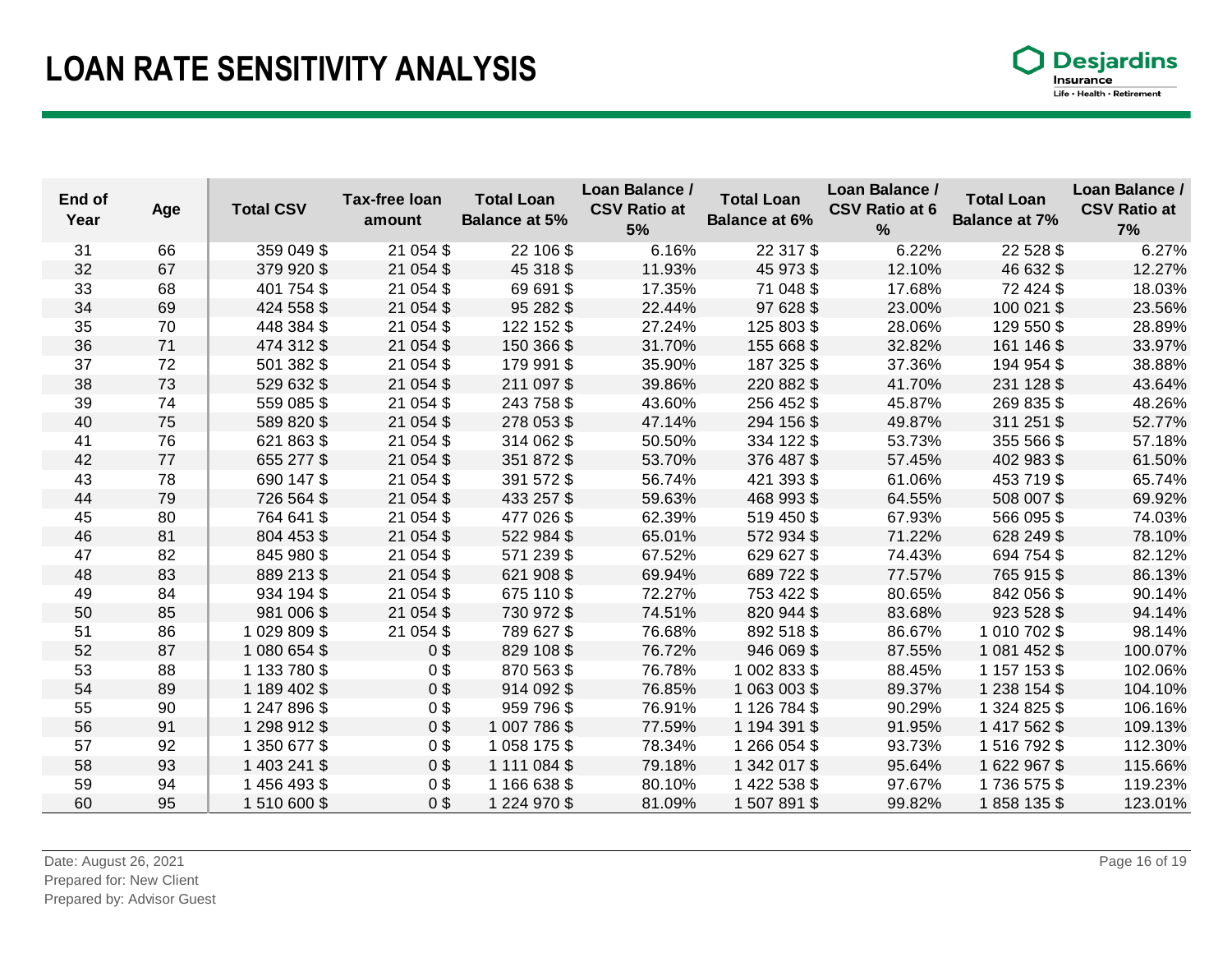## **LOAN RATE SENSITIVITY ANALYSIS**



| End of<br>Year | Age | <b>Total CSV</b> | <b>Tax-free loan</b><br>amount | <b>Total Loan</b><br><b>Balance at 5%</b> | Loan Balance /<br><b>CSV Ratio at</b><br>5% | <b>Total Loan</b><br><b>Balance at 6%</b> | Loan Balance /<br><b>CSV Ratio at 6</b><br>$\frac{9}{6}$ | <b>Total Loan</b><br><b>Balance at 7%</b> | Loan Balance /<br><b>CSV Ratio at</b><br>7% |
|----------------|-----|------------------|--------------------------------|-------------------------------------------|---------------------------------------------|-------------------------------------------|----------------------------------------------------------|-------------------------------------------|---------------------------------------------|
| 61             | 96  | 565 821 \$       | 0\$                            | 286 219 \$                                | 82.14%                                      | 598 364 \$                                | 102.08%                                                  | 988 205 \$                                | 126.98%                                     |
| 62             | 97  | 622 986 \$       | 0\$                            | 350 530 \$                                | 83.21%                                      | 1 694 266 \$                              | 104.39%                                                  | 2 127 379 \$                              | 131.08%                                     |
| 63             | 98  | 683 781 \$       | 0\$                            | 418 056 \$                                | 84.22%                                      | 795 922 \$                                | 106.66%                                                  | 2 276 296 \$                              | 135.19%                                     |
| 64             | 99  | 1751716\$        | 0 <sup>3</sup>                 | 488 959 \$                                | 85.00%                                      | 1903677\$                                 | 108.67%                                                  | 2 435 636 \$                              | 139.04%                                     |
| 65             | 100 | 847 503 \$       | 0\$                            | 563 407 \$                                | 84.62%                                      | 2017898\$                                 | 109.22%                                                  | 2 606 131 \$                              | 141.06%                                     |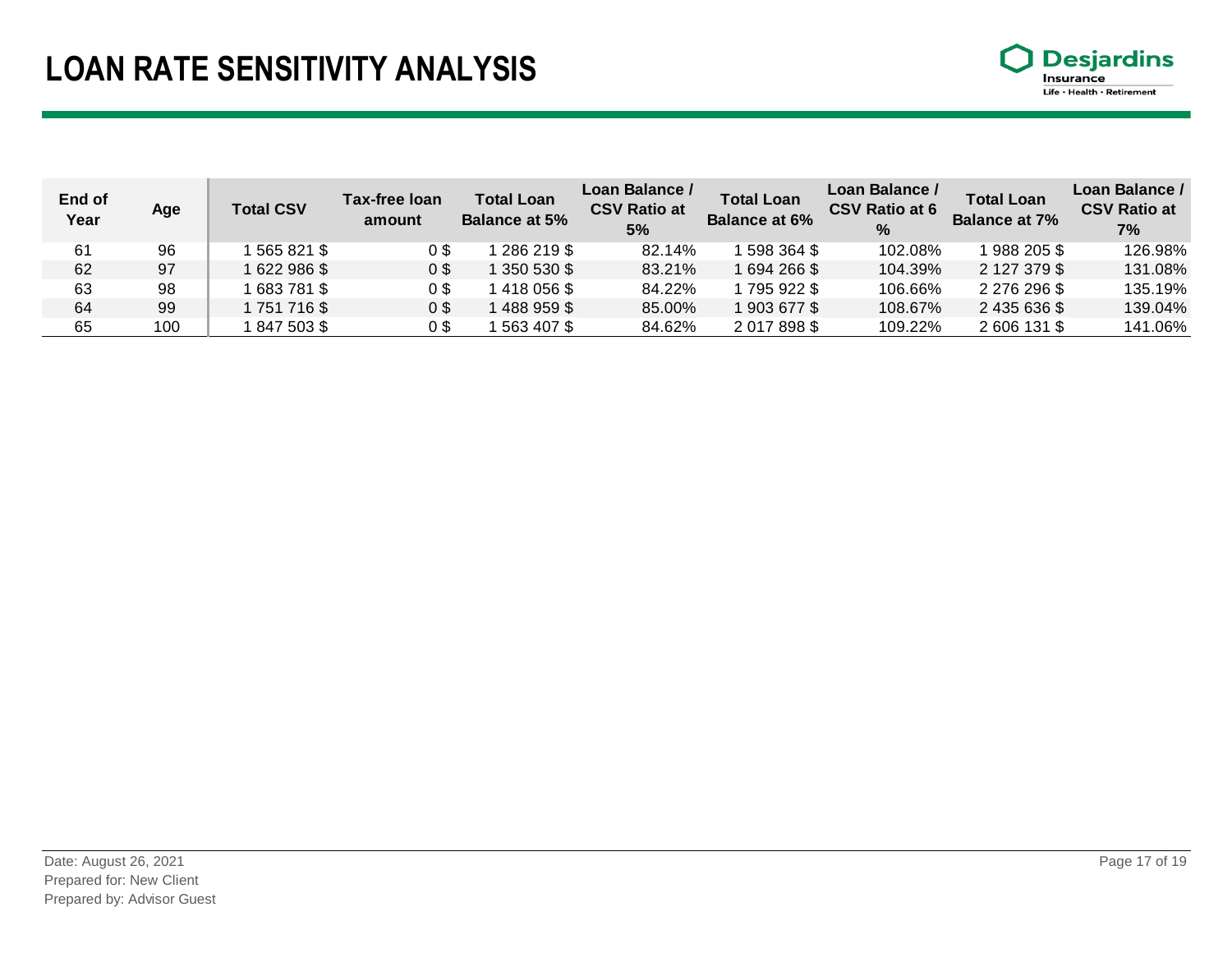### **IMPORTANT INFORMATION**



### **SECURING a loan with a permanent LIFE INSURANCE policy** (COLLATERAL FINANCING)

- 1. You can use your permanent life insurance policy as collateral for different types of loans, such as a personal loan or line of credit. These loans are granted in the form of a lump sum or a series of payments over a specific period of time. For more information about these different types of loans, please speak to you advisor.
- 2. Once you have used your policy as collateral for a loan with a financial institution, your rights under the insurance contract become limited. For instance, you cannot withdraw policy values, apply for a policy loan or make certain changes to your policy as long as you have not repaid your loan.
- 3. The collateral required by the financial institution generally depends on the net cash surrender value of your permanent life insurance policy or the amount payable upon your death.
- 4. The financial institution can demand the immediate repayment of the loan at any time that the loan conditions have not been met. It can also force you to surrender the permanent life insurance policy in order to apply the cash surrender value to your loan balance. For example, you could be asked to repay the loan if the amount of the loan, including the principal and interest, exceeds pre-established ratios between the loan balance and the policy's cash surrender values.
- 5. The interest rate payable on your loan can vary from one financial institution to another. The interest rate can also be based on the daily loan balance, including the unpaid principal and interest.
- 6. Loan interest payment options can vary from one financial institution to another. For example, variable rates of interest may be payable monthly, or you could pay a fixed amount, including the principal and interest. The interest could also be capitalized; in that case, the loan value, including the principal and interest, could be limited to a specified percentage of the policy's cash surrender values. If the loan value, including the principal and interest, exceeds this percentage, an interest payment may be required in order to maintain this maximum ratio, and the financial institution may demand the repayment of the loan.
- 7. The financial institution determines the terms and conditions for early repayment of the loan.
- 8. When all or a portion of the loan is used for investment purposes, your advisor is required to review the issues that may arise with the use of leveraging by individual investors and must provide you with the written warning required by investment regulators about the use of leverage. This warning describes the higher risk of loss associated with the use of leverage.